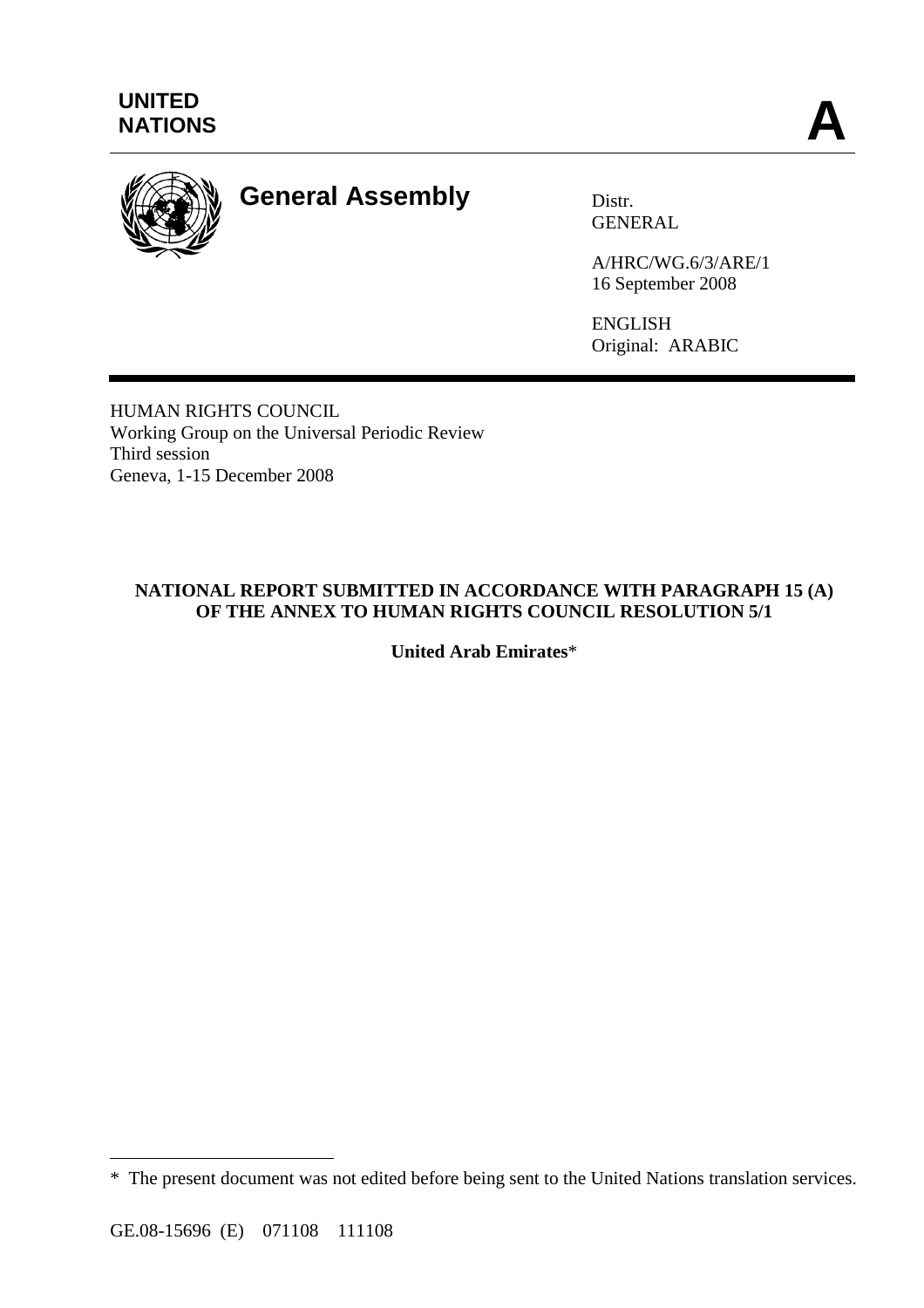# **CONTENTS**

| 1. |     |  | 5      |  |
|----|-----|--|--------|--|
|    | 1.1 |  | 6      |  |
|    | 1.2 |  | 6      |  |
|    | 1.3 |  | 6      |  |
|    | 1.4 |  | 6      |  |
|    | 1.5 |  | 6      |  |
| 2. |     |  |        |  |
|    | 2.1 |  | $\tau$ |  |
|    | 2.2 |  | 9      |  |
|    | 2.3 |  | 12     |  |
|    | 2.4 |  | 13     |  |
| 3. |     |  | 14     |  |
| 4. |     |  | 17     |  |
|    | 4.1 |  | 17     |  |
|    | 4.2 |  | 17     |  |
|    | 4.3 |  | 19     |  |
|    | 4.4 |  | 19     |  |
|    | 4.5 |  | 20     |  |
|    | 4.6 |  | 22     |  |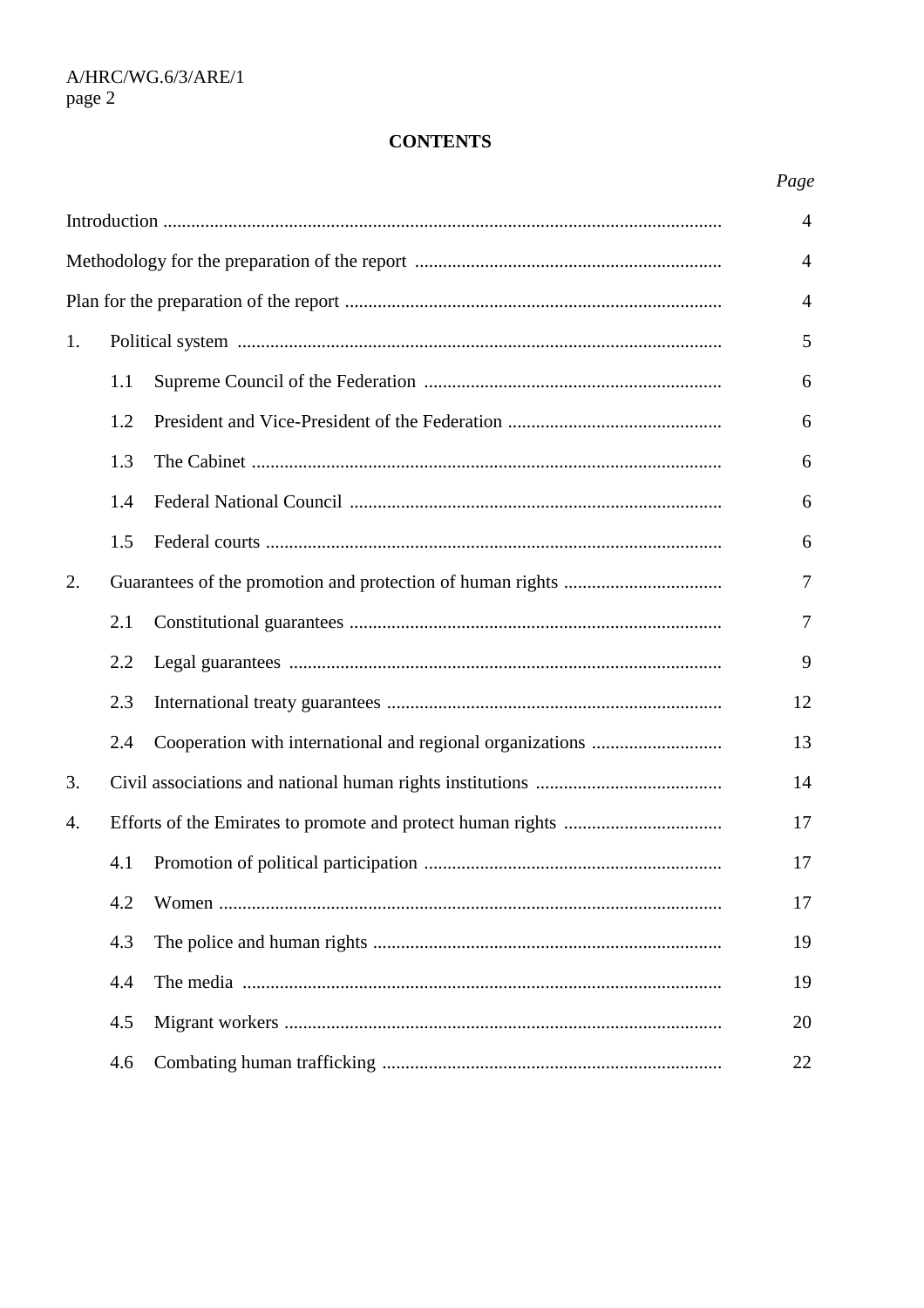# **CONTENTS** (continued)

# Page

| 5. |     |  | 22 |
|----|-----|--|----|
|    | 5.1 |  | 23 |
|    | 5.2 |  | 24 |
|    | 5.3 |  | 24 |
|    | 5.4 |  | 25 |
|    | 5.5 |  | 26 |
|    | 5.6 |  | 26 |
|    | 5.7 |  | 27 |
|    |     |  | 27 |
|    |     |  |    |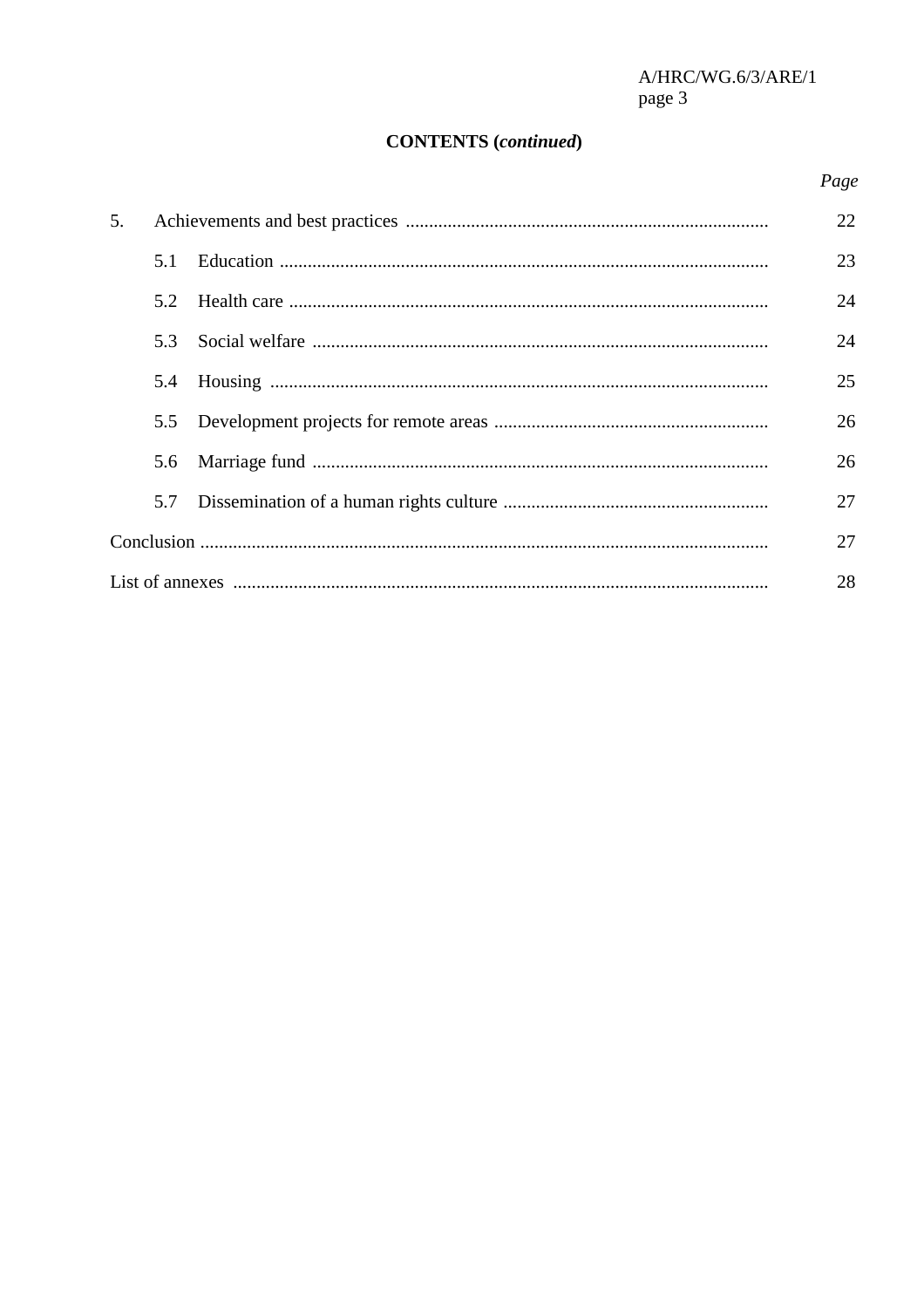### **Introduction**

 The present report was prepared in accordance with article 5 (e) of United Nations General Assembly resolution 60/251 establishing the Human Rights Council and with the guidelines adopted by the Council, in keeping with the Emirates' commitment to the observance and implementation of all human rights principles, charters and treaties which seek to safeguard human dignity, achieve equality, social justice and equality of opportunity for all and create a better life, greater stability and enhance the State's international standing. The report was prepared, in conjunction with national institutions and civil associations, to convey information about the endeavours that the Emirates had made in the field of human rights and the extent to which the State complies with national laws and the international treaties which it has ratified, and also to describe the human rights situation on the ground using the universal periodic review mechanism.

### **Methodology for the preparation of the report**

 Government authorities, civil associations and national institutions participated in the preparation of this report, and a committee collected and studied the information and data submitted by all the stakeholders, incorporating them into the report.

### **Plan for the preparation of the report**

 Based on the universal periodic review mechanism and in keeping with the norms, criteria, objectives and principles of the review, as defined by the Human Rights Council, the State drew up a plan of action for the preparation of the report which reflects its determination, first and foremost, to abide by its international obligations and to implement them on the ground in accordance with best practices geared towards the wider promotion of human rights and fully free and responsible engagement in wide-ranging cooperation and partnership with all sectors of society and stakeholders.

The plan of action can be broken down as follows:

- The establishment of a committee chaired by the Minister of State for Foreign Affairs with members drawn from: the Ministry of Foreign Affairs; the Office of the Minister of State for Federal National Council Affairs; the Ministry of Justice; the Ministry of Labour; the Ministry of the Interior; the Ministry of Education; the Ministry of Social Affairs; the Federal National Council; the Women's Union; the Journalists' Association; and the Emirates Human Rights Association
- A briefing on the universal periodic review for relevant parties from the executive, legislative and judicial authorities, governmental and non-governmental organizations and human rights media organizations, which was designed to involve them in the preparation of the national report by consulting with them, soliciting their views and inviting them to provide the committee with data and information on human rights in the State relevant to their respective areas of competence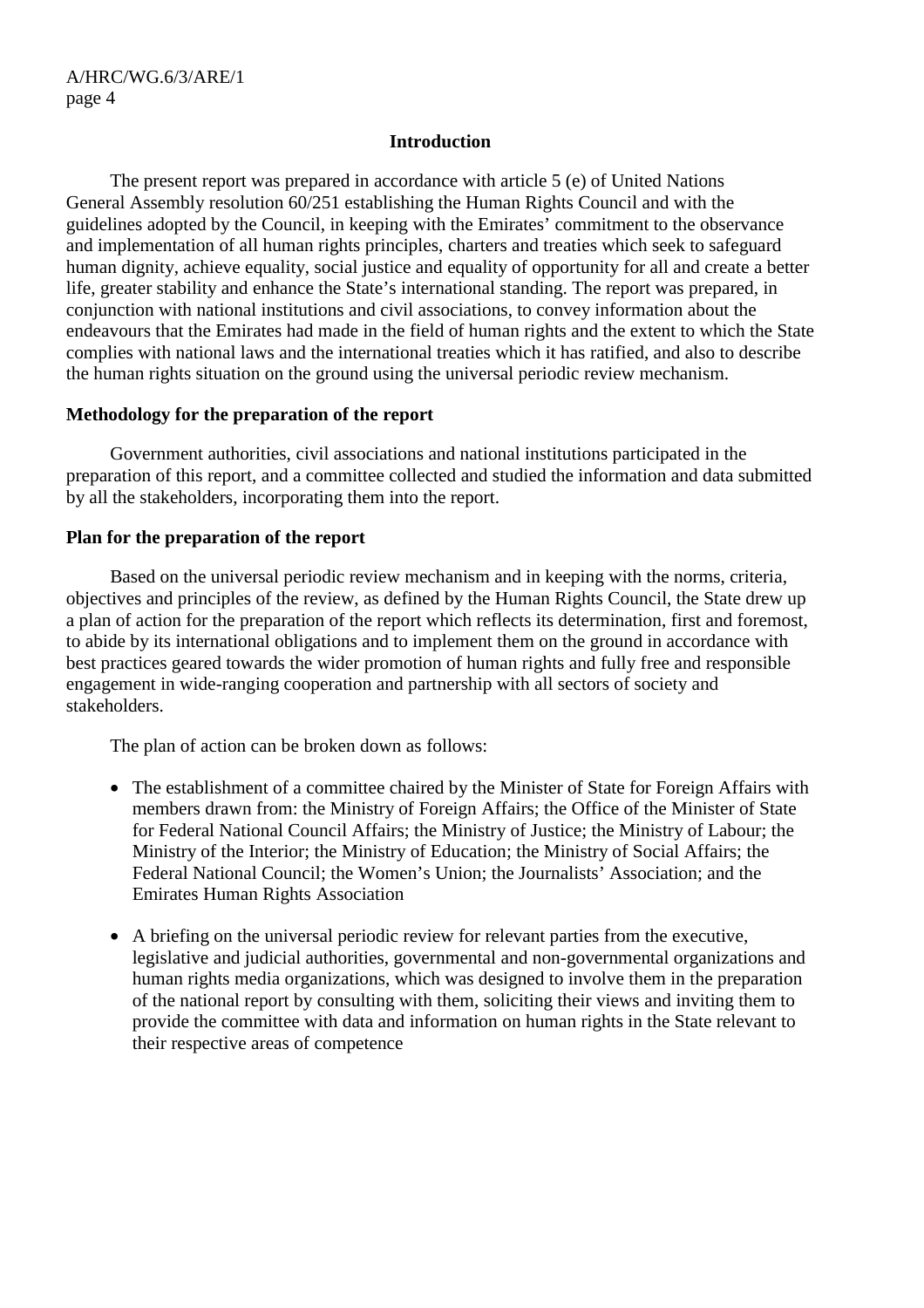- The committee studied the human rights data and information and incorporated it into the report in accordance with the established criteria
- The committee reviewed the previous human rights reports which the Emirates had submitted to relevant United Nations treaty bodies, together with the treaty bodies' recommendations
- The committee took a number of practical steps, conducting field visits and making contact with civil and national human rights associations
- Some members of the committee were selected to attend certain of the sessions at which the Human Rights Council considered States' reports, in order to familiarize themselves with the procedures involved in the interactive dialogue with the Council
- A workshop for stakeholders was held to give everyone an opportunity to present their views and comments on the information and data contained in the report
- A dedicated website (www.mfnca.gov.ae) with information on the universal periodic review and on the preparation of the national report was set up to provide everyone with the opportunity to submit any comments or views on human rights in the State using the following e-mail address: uae upr@mfnca.gov.ae
- The committee prepared a booklet setting out the Human Rights Council's procedures, the national plan of action and the requirements for the preparation of the report, in Arabic and English, distributed it to all the parties concerned and published it on the website (annex 7)
- A mechanism was established to follow up on and implement the recommendations of the Human Rights Council

### **1. Political system**

 The United Arab Emirates was established on 2 December 1971 as a federal State consisting of seven Emirates: Abu Dhabi, Dubai, Sharjah, Ras al-Khaimah, Ajman, Umm al-Qaiwain and Fujairah. The State is in Asia, in the eastern part of the Arabian Peninsula, and is bounded in the north by the Arabian Gulf, in the west by Qatar and the Kingdom of Saudi Arabia, in the south by the Sultanate of Oman and the Kingdom of Saudi Arabia and in the east by the Gulf of Oman.

 The Constitution of the United Arab Emirates defines the goals and basic structures of the Federation, stipulating that the Federation exercises its sovereignty throughout the territory and territorial waters inside the international borders of the member Emirates, while the member Emirates exercise their sovereignty in their territory and territorial waters over all matters for which the Federation does not have competence under the "*ummah*" to the Constitution. The people of the Federation are one people and are part of the Arab nation. Islam is the official religion of the Federation and Arabic is the official language.

 The Constitution defines the division of powers between the federal and the local authorities. Article 120 sets out the legislative and executive powers of the federal authorities, while article 121 defines the legislative functions which are exclusive to the federal authorities. Other functions are carried out by the member Emirates.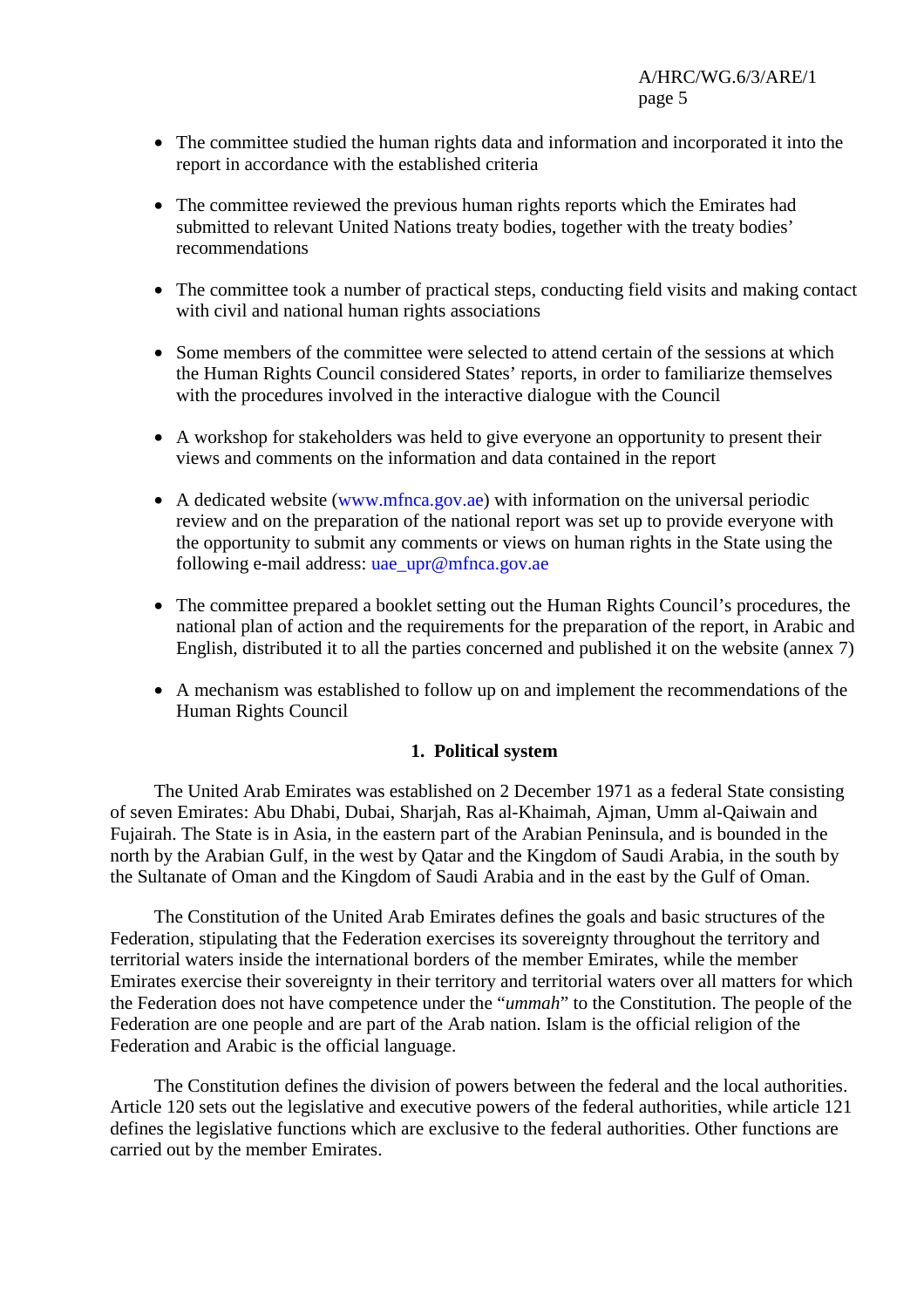Under the Constitution, the federal authorities of the United Arab Emirates consist of the following:

### **1.1 Supreme Council of the Federation**

 This is the highest authority in the State and consists of the rulers of all the Emirates that make up the Federation or their alternates in their Emirate in the event of their absence. Each Emirate has one vote in Council proceedings. The Supreme Council of the Federation formulates general policy on all issues for which the Federation has responsibility and considers all matters pertaining to the furtherance of the Federation's goals and the mutual interests of the member Emirates.

# **1.2 President and Vice-President of the Federation**

 The Supreme Council of the Federation elects the President and Vice-President from among its members. Under the Constitution, the President of the Federation performs a number of tasks, most importantly: presiding over the Supreme Council of the Federation and guiding its deliberations; signing federal laws, decrees and decisions that are ratified and promulgated by the Supreme Council; appointing the Prime Minister and the Deputy Prime Minister of the Federation, as well as government ministers, accepting their resignation and releasing them from their duties upon the recommendation of the Prime Minister of the Federation. The Vice-President of the Federation exercises all the powers of the President when the latter is absent for any reason.

# **1.3 The Cabinet**

 The Federal Cabinet consists of the Prime Minister, the Deputy Prime Minister and a number of ministers. In its capacity as an executive organ of the Federation, and subject to supreme oversight by the President of the Federation and the Supreme Council, the Cabinet deals with all the internal and external affairs for which the Federation has competence under the Constitution and federal law. It performs a number of particular functions, most importantly: following up on the implementation of the Federal Government's general domestic and foreign policy; proposing draft federal laws and transmitting them to the Federal National Council; preparing the draft federal budget and overseeing the implementation of federal laws and decrees, as well as the international treaties and conventions to which the State is a party.

# **1.4 Federal National Council**

 The Council consists of 40 members from the member Emirates with seats assigned as follows: Abu Dhabi: 8; Dubai: 8; Sharjah: 6; Ras al-Khaimah: 6; Ajman: 4; Umm al-Qaiwain: 4; and Fujairah: 4. Draft federal laws, including finance bills, are submitted to the Federal National Council before being transmitted to the President of the Federation to lay before the Supreme Council for ratification. The Government informs the National Council of the international treaties and conventions which it signs with other States and various international organizations, and provides it with relevant background information. The Federal National Council may debate any general subject of relevance to federal affairs and make recommendations thereon.

# **1.5 Federal courts**

 Article 94 of the Constitution stipulates that justice is the foundation of government, the judiciary is independent and judges, in discharging their duties, are subject to no authority other than the law and their own conscience.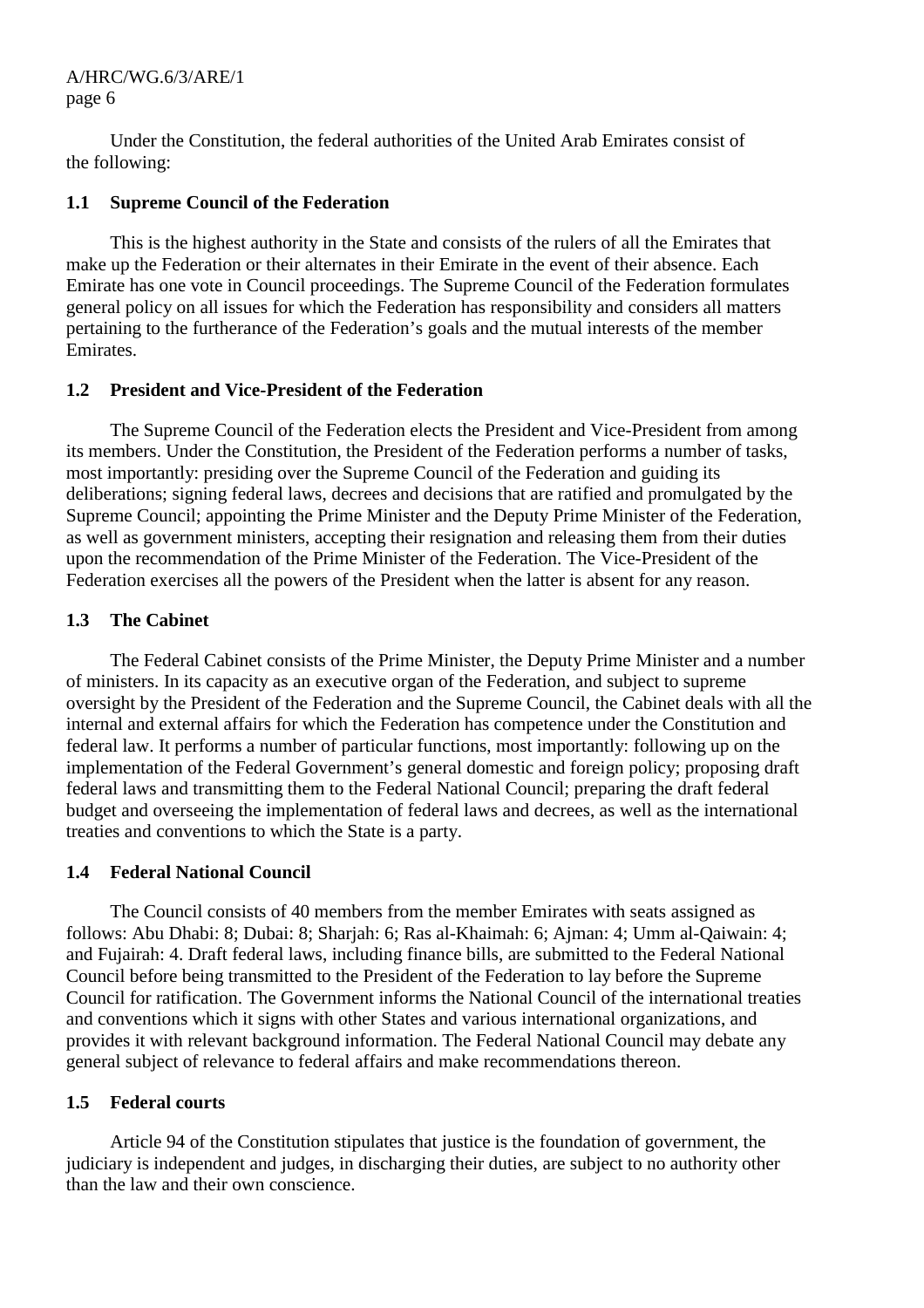The federal court system consists of federal courts of first instance and federal appeal courts with diverse responsibilities for civil, commercial, criminal, administrative and sharia cases. In addition, the Federal Supreme Court, consisting of a president and a number of justices appointed by a decree of the President of the Federation, following approval by the Supreme Council, performs a number of tasks as assigned to it under article 99 of the Constitution, including: verifying the constitutionality of federal laws, interpreting the Constitution; and trying offences that have a direct bearing on the interests of the Federation.

 In addition to the federal courts, the United Arab Emirates has local courts, as provided for in article 104 of the Constitution, which states: "Local judicial bodies in each Emirate shall have jurisdiction over all legal matters which are not assigned to the federal courts under the Constitution." The local courts apply the Constitution, federal laws and local laws which are not incompatible with the Constitution and federal laws. The local courts operate on three levels first instance, appeal and cassation - without prejudice to the functions vested in the Federal Supreme Court under the Constitution. According to the Constitution, the Prosecutor-General of the Federation is the head of the Federal Prosecutions Department, which prosecutes offences under the Federal Criminal Code and Federal Code of Criminal Procedures.

 A judicial coordinating council was established by Cabinet decision No. 77/3 of 2007 under the chairmanship of His Excellency the Minister of Justice and with members including heads and directors of federal and local judicial bodies, in addition to directors of law colleges in the State. The council is tasked with promoting cooperation, coordination and exchanges of experiences between the federal and local courts, examining the shared problems and challenges with which they have to contend, recommending appropriate solutions and harmonizing legal principles and judgements handed down in similar cases heard by the two sets of courts.

# **2. Guarantees of the promotion and protection of human rights**

### **2.1 Constitutional guarantees**

 In accordance with a number of human rights standards endorsed by the international community, chapter III of the Constitution is devoted to the subject of public freedoms, rights and duties, and contains a number of provisions (arts. 25 to 44) guaranteeing protection to these freedoms and rights. In addition, chapter II of the Constitution sets out the "Social and economic pillars of the Federation" and embodies a number of human rights principles, as described hereunder:

- Principle of equality: the Constitution affirms the principle of equality in article 14, which states: "Equality, social justice, and the creation of security, peace and equal opportunities for all citizens are the mainstays of society. Solidarity and mutual respect constitute a firm bond between citizens." Article 25 furthermore provides: "All persons are equal before the law, and there shall be no discrimination between citizens of the Federation on the grounds of origin, ethnicity, religious belief or social status."
- Personal freedom: article 26 of the Constitution affirms: "Personal freedom is guaranteed to all citizens. No person may be arrested, searched, detained or imprisoned except within the framework of the law, and no person may be subjected to torture or degrading treatment." In affirmation of the human right to security, article 27 stipulates: "The law shall define offences and penalties. There shall be no penalty for an offence or an omission occurring prior to the enactment of a law providing for such a penalty." The Constitution safeguards and regulates this right, stipulating, in article 28, that: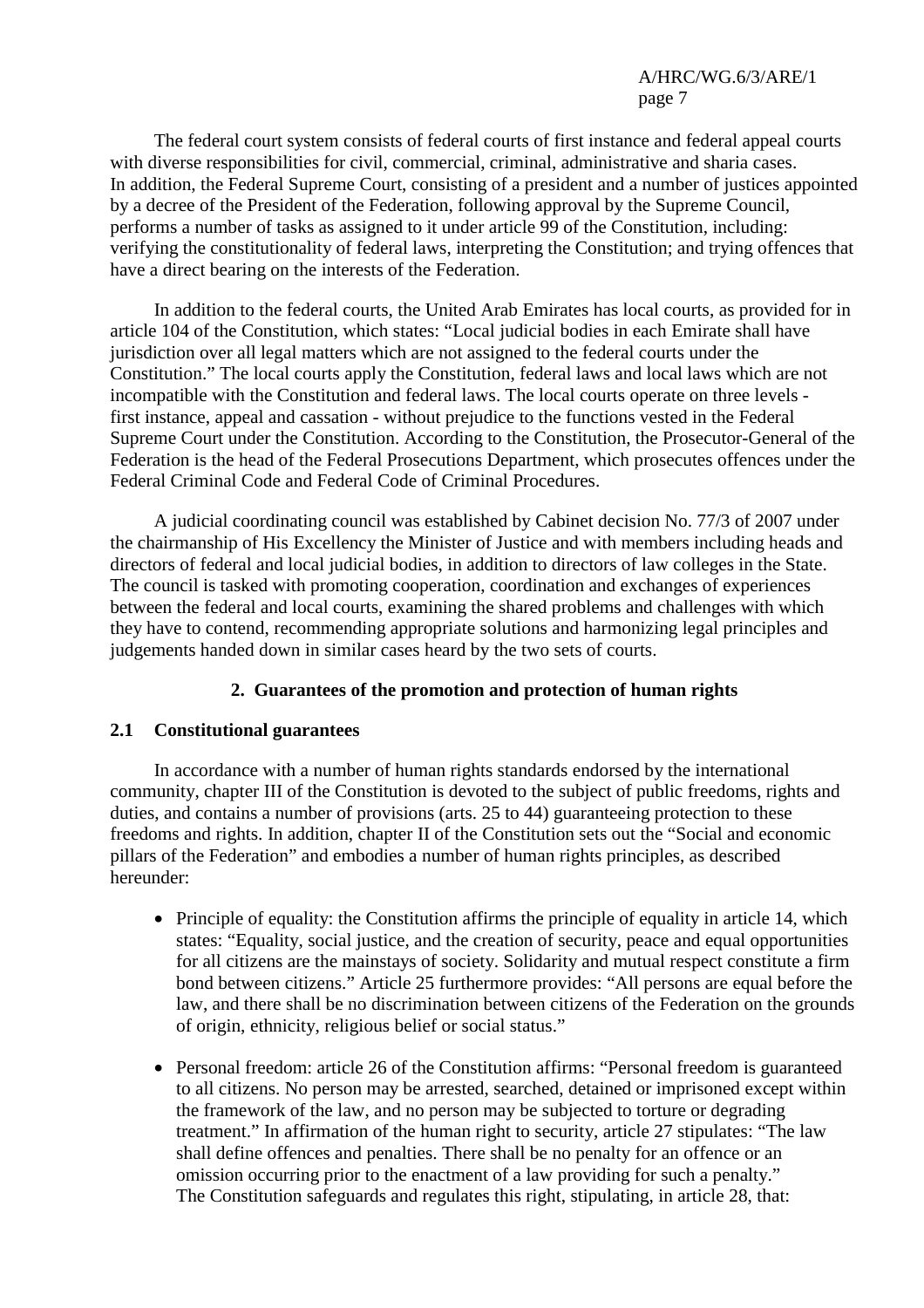"Punishment is personal, and the accused shall be presumed innocent until his guilt is proven in a legal and fair trial. The accused is entitled to engage a person who is capable of defending him at trial. The law shall define the circumstances under which the accused must be assisted by counsel. It is prohibited to inflict bodily or mental harm on an accused person."

- Freedom of opinion and guaranteeing the means for its expression: article 30 of the Constitution states: "Freedom of opinion and of oral and written expression and all other means of expression is guaranteed within the limits set by law."
- Freedom of movement and residence: article 29 states: "Freedom of movement and residence is guaranteed to citizens within the limits set by law."
- Freedom of religion: the Constitution recognizes the freedom to practise religion, as stated in article 32: "Freedom to practise religion in accordance with established traditions is safeguarded, provided that this is without prejudice to public order or contrary to public morals." The State has authorized the establishment of places of worship for different denominations and revealed religions and has provided land free of charge for the construction of these places.
- Right to privacy: this right includes the inviolability of the home and the confidentiality of correspondence. The Constitution affirms the principle of the inviolability of the home in article 36, which states: "Homes are inviolable and may only be entered with the owner's permission, unless the law and the conditions laid down therein otherwise provide." Article 31 states: "The freedom and confidentiality of correspondence by mail, telegramme and all other means of communication are guaranteed by law."
- Right to a family: the Constitution states that the family is the foundation of society. Article 15 states: "The family is the foundation of society, and the mainstays of the family are religion, morality and patriotism. The law shall safeguard and preserve the family and protect it from deviancy."
- Right to social welfare and social security: article 16 states: "Society shall provide for the welfare of children and mothers and protects minors and others who are unable to look after themselves for any reason, such as illness, incapacity, old age or involuntary unemployment. It shall undertake to assist and rehabilitate them, in their own interests and the interests of society. The laws on public assistance and social insurance shall regulate these matters."
- Right to education: the Constitution stipulates: "Education is a fundamental factor in social progress. It is compulsory at the primary stage and free of charge at all stages in the Federation. The law shall establish the necessary plans for the dissemination of education at its different stages and for the eradication of illiteracy" (art. 17). The legislature assigns the federal State responsibility for meeting this obligation.
- Right to health care: in order to create a safe and healthy society, the Constitution provides, in article 19, that: "Society shall guarantee citizens health care, together with the means to prevent and treat diseases and epidemics. It shall encourage the establishment of hospitals, clinics and public and private treatment centres."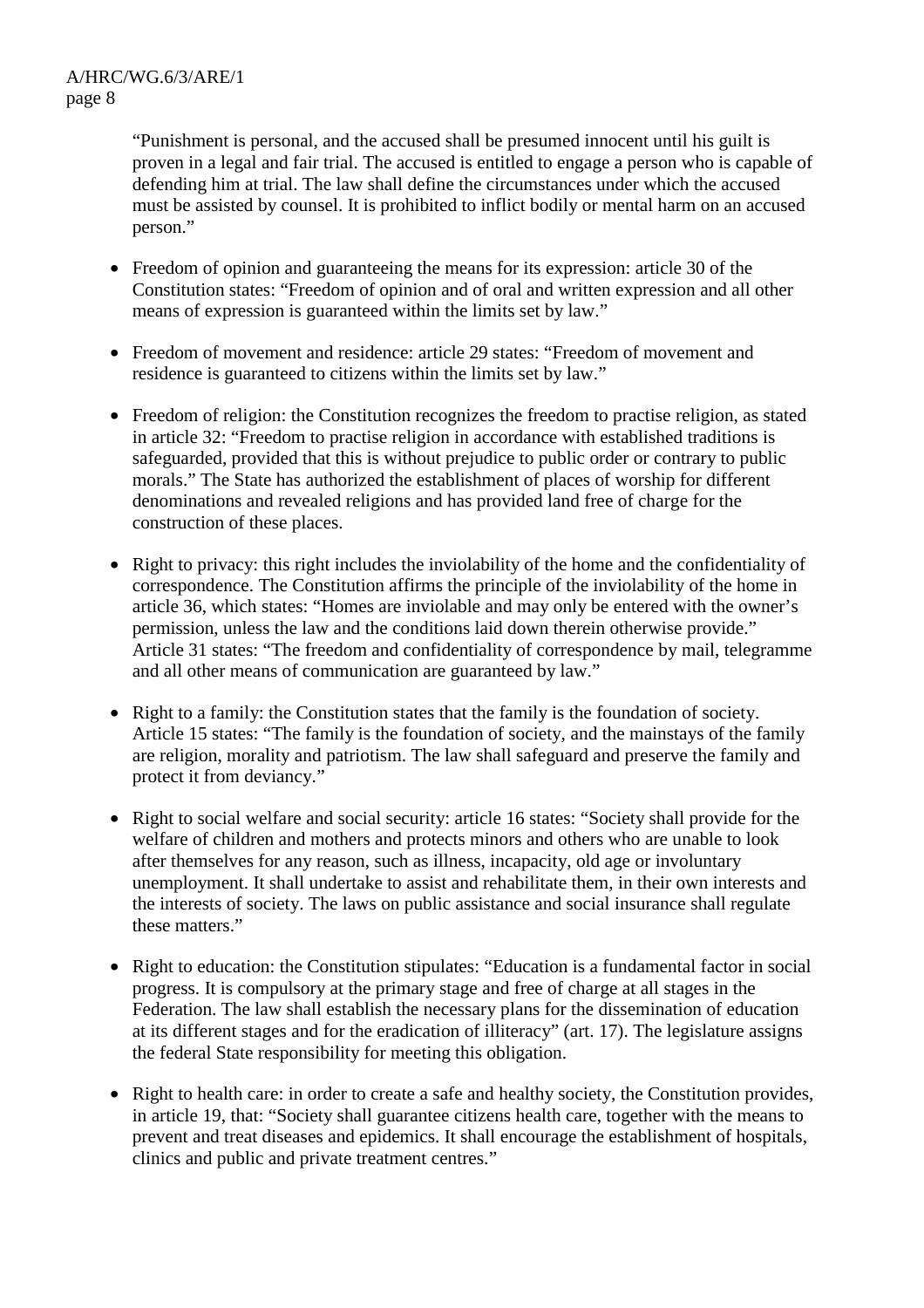- Right to work: article 20 of the Constitution provides: "Society views work as one of the cornerstones of social progress. It shall endeavour to provide work and training to citizens and shall create the right conditions for work by enacting legislation which safeguards workers' rights and employers' interests in the light of advanced international labour legislation." Article 34 states: "Every citizen is free to choose his work, profession or occupation in the framework of the law, having due regard for the legislation regulating certain occupations and professions. Forced labour may not be imposed on any person, except in the exceptional circumstances stipulated by law and against compensation. No person may be enslaved." The Constitution guarantees the right to engage in government service, as stated in article 35: "Access to government service is open to all citizens under equal conditions and in accordance with the law. Government service is a national service entrusted to those who perform it. In discharging their professional duties, government servants shall be guided solely by the public interest."
- Right to freedom of assembly and association: article 33 states: "Freedom of assembly and association is guaranteed within the framework of the law."
- Right to own property: the Constitution guarantees the right to own property, in the interests both of individuals and society. Hence, article 21 provides: "Private property is safeguarded. The law shall specify the restrictions applicable to such property. No person may be stripped of his property except as dictated by the public good, in the framework of the law and in exchange for fair compensation." In furtherance of the right to own property, the legislature prohibits the expropriation of public property, as stated in article 39 [of the Constitution]: "The expropriation of public property is prohibited. The penalty of expropriation of private property may only be imposed pursuant to a court order and under the circumstances provided for by law."
- Right to bring a complaint and to communicate with the public authorities: the legislature affirms that rights and freedoms are guaranteed protection. Article 41 [of the Constitution] states: "Everyone may bring a complaint before the competent authorities, including the judicial authorities, regarding any infringement of the rights and freedoms set out in the present chapter."

 The tradition of open audiences held by the rulers of the Emirates and senior officials continues. Audiences by the rulers and senior officials provide a forum for citizens and others to discuss and debate public affairs. The rulers pay frequent visits on a virtually systematic basis to citizens in their communities, and even their homes, in order to learn about their living conditions at first hand. This is an established and effective practice in the State and is a traditional channel which runs in parallel with modern channels of representation and participation.

### **2.2 Legal guarantees**

 In order to give effect to the general principles embodied in the Constitution, the State has enacted a number of laws to guarantee rights and freedoms, including:

### **Federal Criminal Code No. 3 of 1987, as amended by Federal Act No. 34 of 2005**

 The Code sets out a number of fundamental principles aimed at preserving and protecting human rights, including the principles of: *nulla poena sine lege*; the presumption of innocence; the personal nature of punishment; the criminalization of acts involving abuse of office and misuse of authority; the principle that no person may be arrested, struck or searched except under the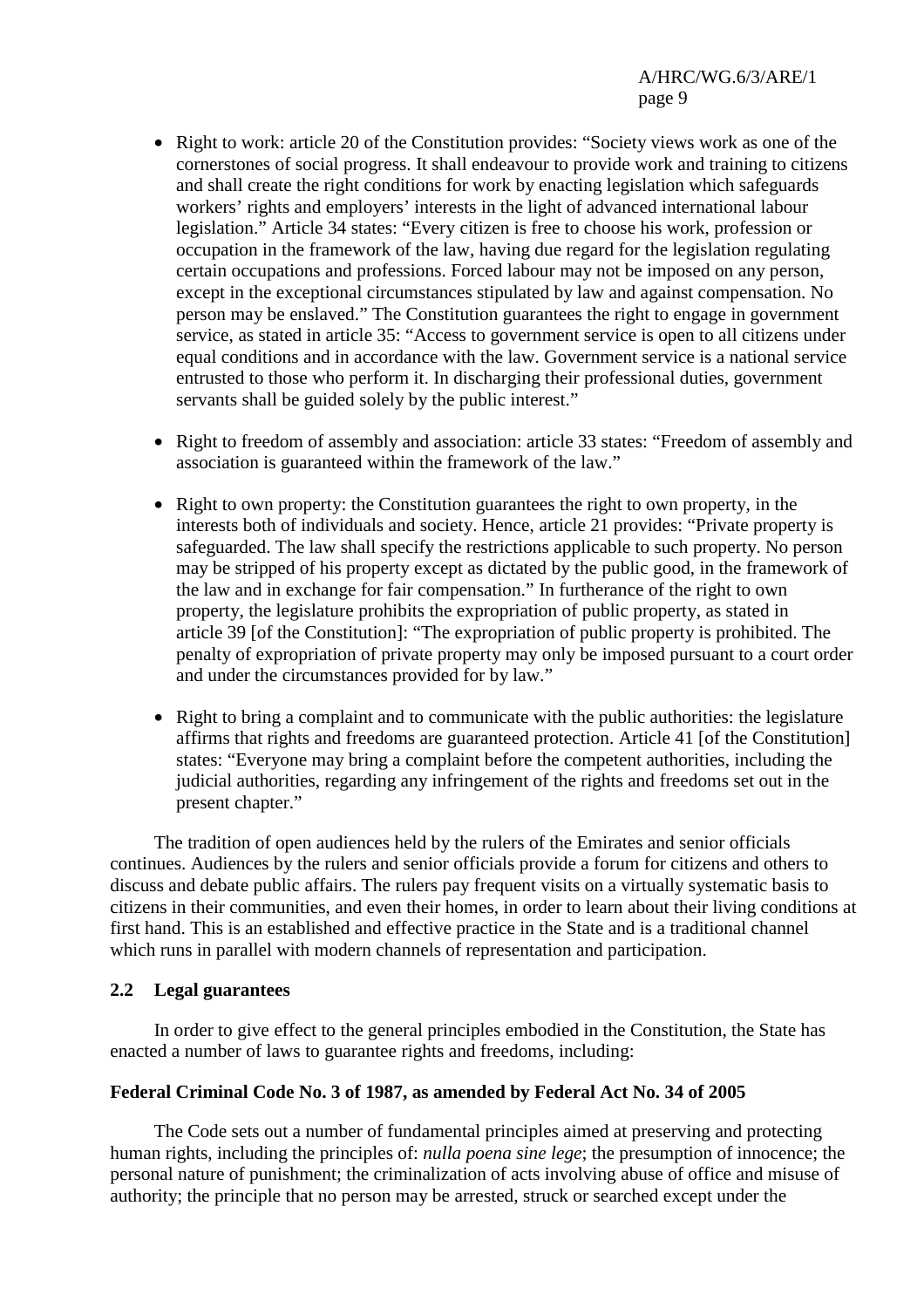circumstances defined by law; the prohibition on the threat or use of force to extract a confession to a crime; and the prohibition on insulting revealed religions and on all acts which are prejudicial to the life, physical integrity or dignity of persons.

### **Code of Criminal Procedures No. 35 of 1992, as amended by Federal Act No. 29 of 2005**

 The Code sets out the procedures that courts hearing criminal cases must follow in order to guarantee the accused a fair hearing. It guarantees the accused the right to defend himself in person or through a lawyer, whether during the preliminary inquiry, the investigation phase or trial proceedings. It also specifies the procedures by which the accused may appeal against judgements handed down by courts at different levels.

### **Federal Act No. 43 of 1992, regulating penal institutions**

 The federal legislature regulates penal institutions, including the individualization of punishment, and the incarceration and categorization of prisoners. It guarantees prisoners access to health care and social welfare, together with education and moral instruction. It also regulates prisoners' release and rehabilitation. The most important provisions of the Act define and provide for the protection of prisoners' rights, granting members of the State prosecution service the right to enter correctional and penal institutions at any time in order to verify compliance with the laws and regulations. Every prisoner is entitled to meet with a member of the State prosecution service who is in the institution in order to lay his complaint before him. Moreover, every prisoner has the right to submit a complaint to the Minister for Internal Affairs, the Prosecutor-General, the director of the administration concerned or an officer at the institution. The Act also grants diplomats and human rights associations the right to visit prisoners and to examine their conditions of detention, provided that written permission is obtained in advance from the prosecutor's office concerned.

### **Federal Labour Relations Act No. 8 of 1980**

 This Act sets out a number of principles safeguarding workers' rights, such as: equality with respect to employment and career progression; the protection of wages, working hours and leave; workers' safety; workers' health and social welfare; compensation for industrial injuries and occupational diseases; and the settlement of individual and collective labour disputes. With regard to the right to work or to remain in work, the Act does not distinguish between individuals on the grounds of race, sex, social status or belief. Hence, everyone is equal before the law, save in respect of the exigencies of a job and compliance with labour standards. The State is pursuing its efforts to improve these laws with a view to assisting the international organizations concerned. The Ministry of Labour is currently discussing a State programme of action, in cooperation with the International Labour Organization, to conduct a comprehensive review of the State's labour regulations and procedures.

# **Federal Anti-Human Trafficking Act No. 51 of 2006**

 The State promulgated Federal Anti-Human Trafficking Act No. 51 of 2006. The fact that the Emirates is one of the first States in the region to have promulgated legislation on this topic, testifies to the determination of the Emirates legislature to combat human trafficking offences and various forms of exploitation of human beings, particularly women and children. Hence, article 1 of the Act defines human trafficking as "the recruitment, transfer, removal or receiving of persons by means of the threat or use of force or any other form of coercion, or by means of abduction, deception, trickery, the abuse of authority, the exploitation of a situation of vulnerability or the giving or receiving of sums of money or favours in order to obtain another person's consent with a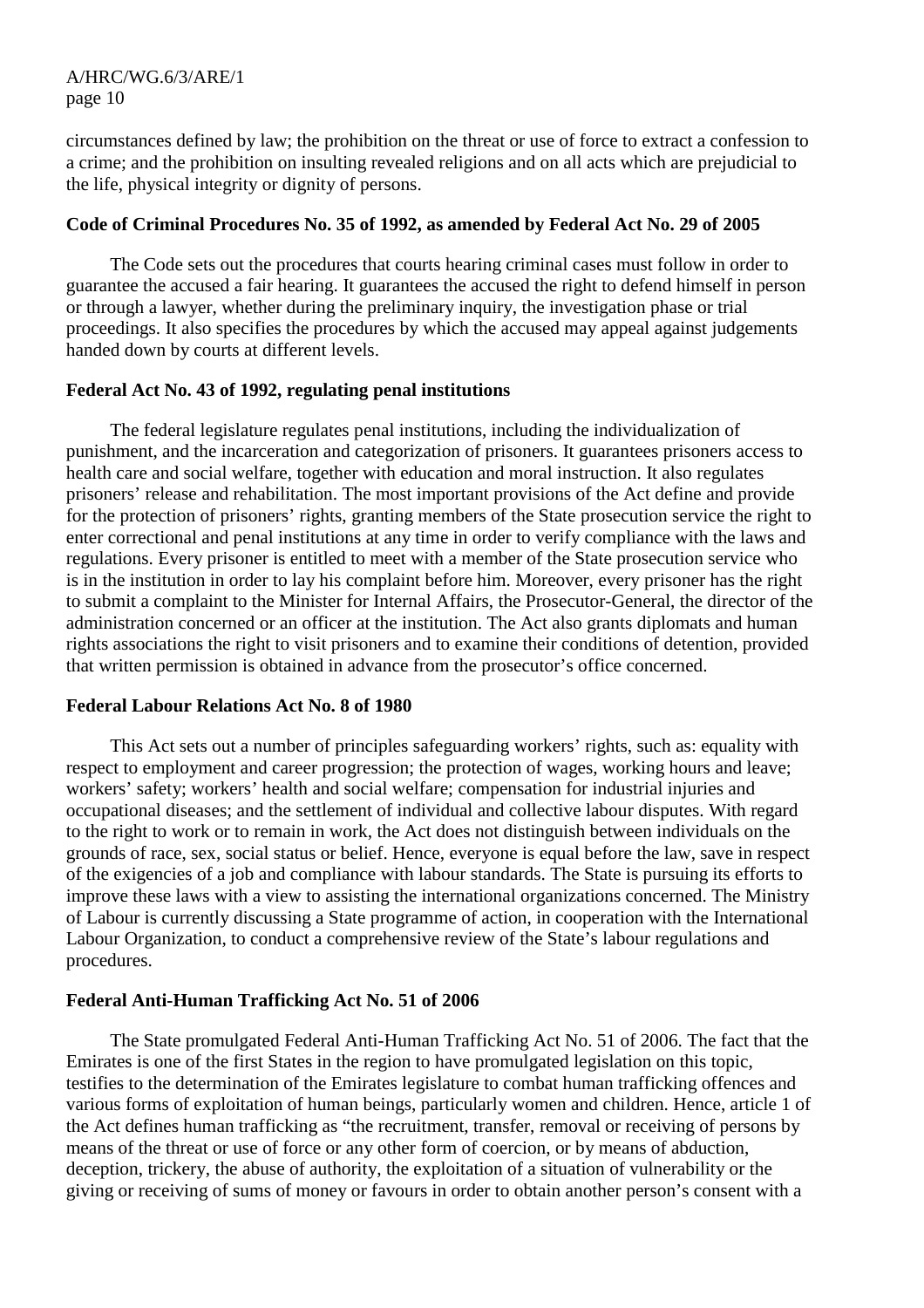view to exploiting that person. Exploitation includes all forms of sexual exploitation, exploitation of the prostitution of others, bonded or forced labour, servitude or similar practices, slavery or the removal of human organs."

#### **Federal Personal Status Act No. 28 of 2005**

 The United Arab Emirates promulgated Federal Personal Status Act No. 28 of 2005, which contains the most up-to-date and flexible norms on personal status matters. The Act applies to all citizens of the Emirates, except for non-Muslims whose confessional group and community is regulated by specific provisions. It also applies to non-citizens, unless they ask to be governed by their own laws.

### **Federal Act No. 9 of 1976, concerning juvenile delinquents and vagrants**

 In conformity with international norms, Federal Act No. 9 of 1976, concerning juvenile delinquents and vagrants, regulates the administration of juvenile criminal justice based on the need of minors to be afforded fair and humane treatment during prosecution, investigation and trial proceedings, which essentially preclude the use of custodial measures. Under the Act, a minor is a person below the age of 18 and may not be sentenced to death or imprisonment or ordered to pay financial penalties. Moreover, the provisions on repeat offences do not apply to minors. In 2003, special prosecutor's offices and departments were established to deal with juvenile cases.

### **Federal Printing and Publishing Act No. 15 of 1980**

 The Federal Printing and Publishing Act regulates and guarantees freedom of the press. The Act imposes restrictions on the exercise of the Minister's administrative powers, ensuring that the Minister does not exploit those powers to nullify the right to freedom of expression guaranteed by the Constitution. The Act also recognizes the right of the press to publish whatever material it deems fit.

### **Federal Human Organ Transplants Act No. 15 of 1993**

 The Federal Human Organ Transplants Act No. 15 of 1993 regulates operations involving the removal of human organs from a living or deceased person and their transplant to another person, as well as the circumstances, conditions and restrictions appertaining to the donation of human organs. One of its key articles is article 7, which prohibits the sale and purchase of human organs by any method whatever or the receiving of any material reward in exchange for human organs. Article 10 defines the penalties for breaching the Act, namely, imprisonment and a fine of up to 30,000 dirhams (Dh) or a term of three years' imprisonment.

### **Federal Public Interest Associations and Organizations Act No. 2 of 2008**

 In the framework of regulating civil associations and public interest organizations, the State enacted a law to define the rules on the establishment of these associations, the methods by which they are administered and their overall functions, together with the condition of membership and the duties and rights of members. The Act requires associations to keep records and books, in particular income and expenditure accounts, supported by documentary proof.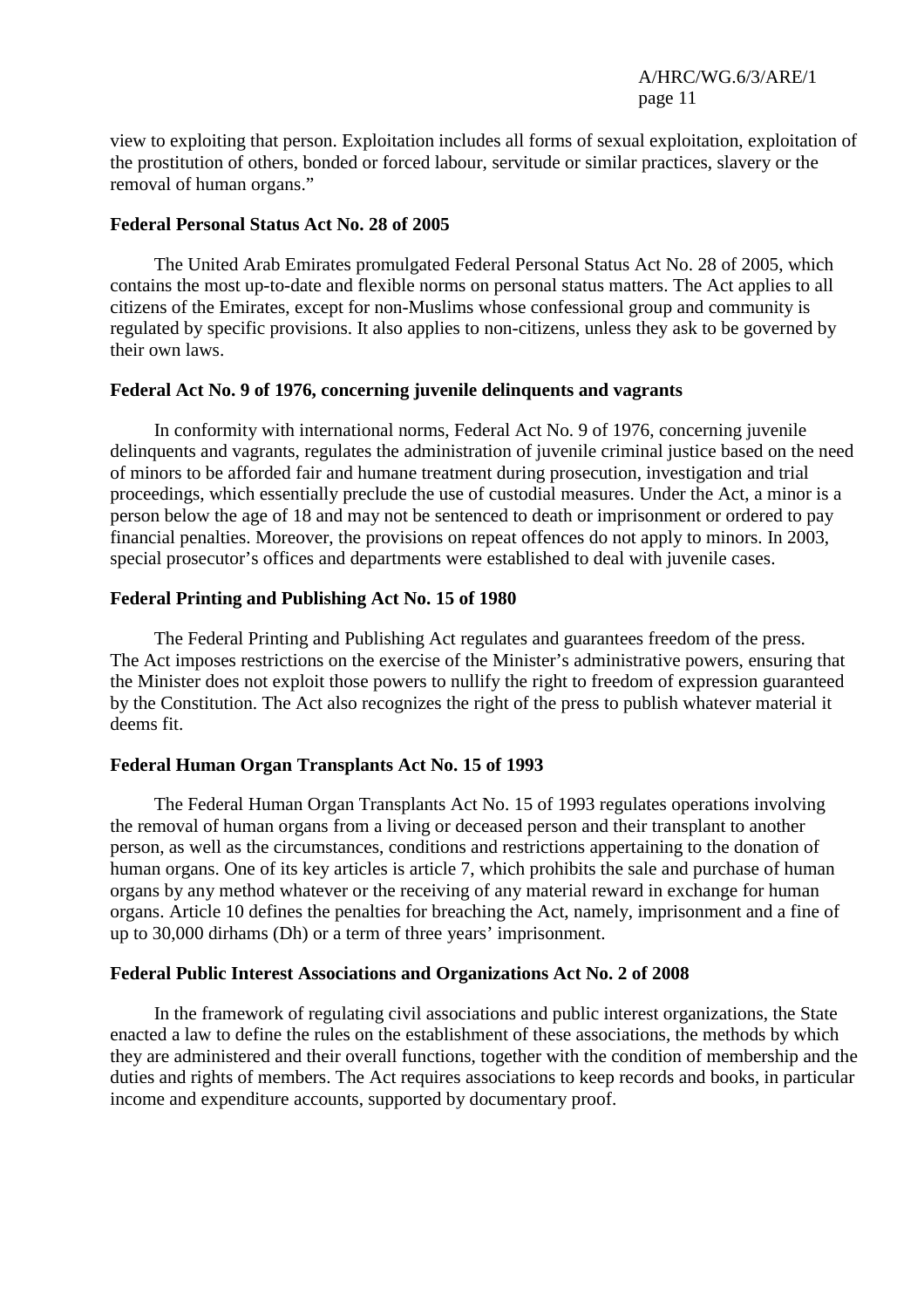### **Federal Social Security Act No. 2 of 2001**

 This Act was created to meet and guarantee the requirements of a basic and decent life for citizens. It regulates social welfare and the categories of person entitled thereto, together with emergency relief provision in the event of public catastrophes.

### **Federal Pensions and Social Insurance Act No. 7 of 1999**

 This Act requires public and private sector employers to contribute to the general pensions and social insurance scheme, in order to provide coverage for citizens employed in the two sectors, whom the Act refers to as "insured persons". In this way, the Act provides a safety net for insured persons or their beneficiaries, ensuring that they will have a decent life when the insured person's employment comes to an end for any of the reasons specified in the Act, in particular, death, incapacity, lack of physical fitness for the job and the reaching of retirement age.

### **Federal Environmental Protection and Development Act No. 24 of 1999**

 The basic aim of this Act is to protect the environment, preserve its diversity and natural balance and combat different forms of environmental pollution, preventing any damage or adverse effects caused by development plans and programmes and protecting society, human health and other living organisms from activities and actions which damage the environment.

# **Federal Act No. 29 of 2006, concerning the rights of persons with special needs**

 The aim of this Act is to guarantee persons with special needs their rights and provide them with a comprehensive range of services consistent with their capacities. The State guarantees equality of treatment among these persons and vis-à-vis other members of society under its legislation and socio-economic development programmes. It also takes appropriate measures to prevent discrimination against them based on their special needs status.

### **2.3 International treaty guarantees**

 Since it was established, the United Arab Emirates has taken care to incorporate the fundamental human rights principles enshrined in the Charter of the United Nations and the Universal Declaration of Human Rights into its Constitution and laws and to accede to and ratify the fundamental international human rights treaties, thus helping to promote the human rights principles to which the international community is committed. Hence, it acceded to the International Convention on the Elimination of All Forms of Racial Discrimination (1974), the Convention on the Rights of the Child (1997), the Convention on the Elimination of All Forms of Discrimination against Women (2004), the Convention against Transnational Organized Crime (2007) and the Convention against Corruption (2006), in addition to the Geneva Conventions on international humanitarian law.

 The State has furthermore signed the Rome Statute of the International Criminal Court, acceded to the Convention on the Rights of Persons with Disabilities and its Optional Protocol and ratified nine International Labour Organization conventions on the subjects of working hours, forced labour, labour inspections, night work for women, equal pay, the minimum age for employment and the worst forms of child labour. The State has stepped up its regional cooperation in this domain, ratifying the Arab Charter on Human Rights adopted at the Tunis Summit in 2004, together with two Arab Labour Organization conventions.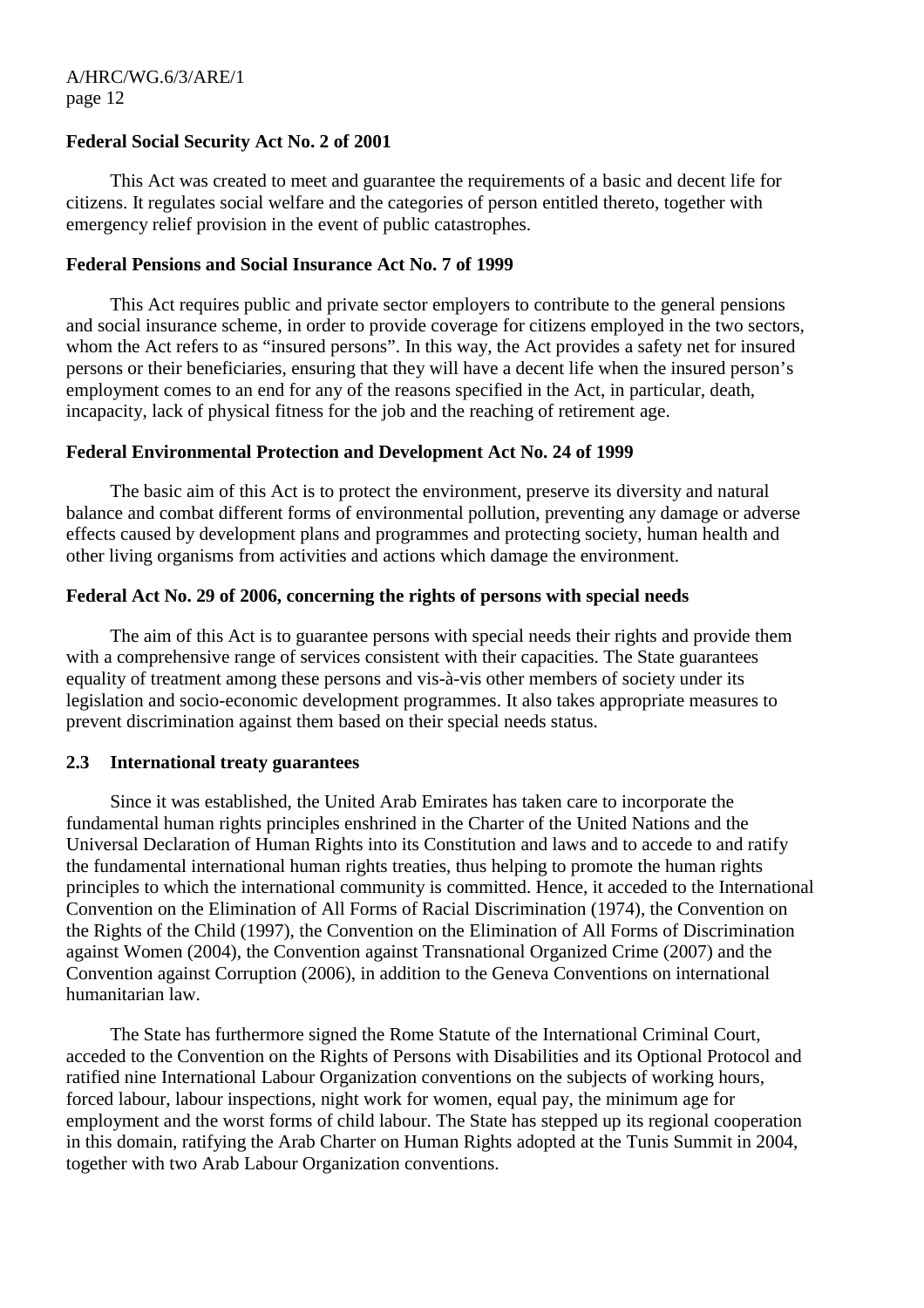The State is in the process of completing the constitutional formalities for accession to the Convention against Torture and Other Cruel, Inhuman or Degrading Treatment or Punishment and the Protocol to Prevent, Suppress and Punish Trafficking in Persons, especially Women and Children, supplementing the United Nations Convention against Transnational Organized Crime, and is considering acceding to the two optional protocols to the Convention on the Rights of the Child, respectively on the sale of children, child prostitution and child pornography and involvement of children in armed conflicts.

### **2.4 Cooperation with international and regional organizations**

 Since joining the United Nations on 9 December 1971, the Emirates has supported the activities of the Organization, because it believes in the promotion of the Charter of the United Nations and of international law and norms and is convinced that the United Nations is the best mechanism for strengthening international relations and achieving sustainable development.

 The State has stepped up its involvement in the United Nations specialized agencies such as the World Health Organization (WHO), the International Labour Organization (ILO), the Food and Agriculture Organization (FAO), the United Nations Educational, Scientific and Cultural Organization (UNESCO) and the United Nations Children's Fund (UNICEF). It has also developed its cooperation with the International Civil Aviation Organization (ICAO) and the World Intellectual Property Organization (WIPO), in addition to the World Bank and the International Monetary Fund.

 The United Arab Emirates has entered into cooperation agreements with over 28 United Nations funds and programmes carrying out some 80 consultancy and technical assignments in the Emirates to assist ministries and federal and local institutions and government.

 As a member of the Organization of the Islamic Conference, the State supports the Organization in order to enable it to play its role in the development of Islamic action in favour of Islamic countries.

 Since joining the League of Arab States and its institutions and specialized agencies, the State has promoted and supported all the activities and regional programmes of the League in order to strengthen and promote Arab action.

 The United Arab Emirates is also a founding member of the Gulf Cooperation Council and, ever since the declaration establishing the Council was issued in Abu Dhabi on 25 May 1981, it has helped to promote cooperation among the member States, to foster complementarity in different domains and to coordinate positions and foreign and economic policies.

 In the context of its unreserved support for the activities of United Nations organs, the State signed a cooperation agreement with UNICEF in 2005 in the framework of a programme to monitor and provide for the social and psychological rehabilitation, repatriation and local reintegration of child camel jockeys. The State contributed \$30 million for the establishment of welfare projects for these children in their countries. The State continues closely to follow the progress of these projects on the ground, in conjunction with the countries concerned and with UNICEF.

 The State signed a cooperation agreement with UNICEF in the context of the Global AIDS Campaign, which aims at preventing the spread of this disease. In the framework of cooperation with the United Nations Office on Drugs and Crime (UNODC) and in support of the Global Initiative to Fight Human Trafficking, the State contributed \$15 million to support the work of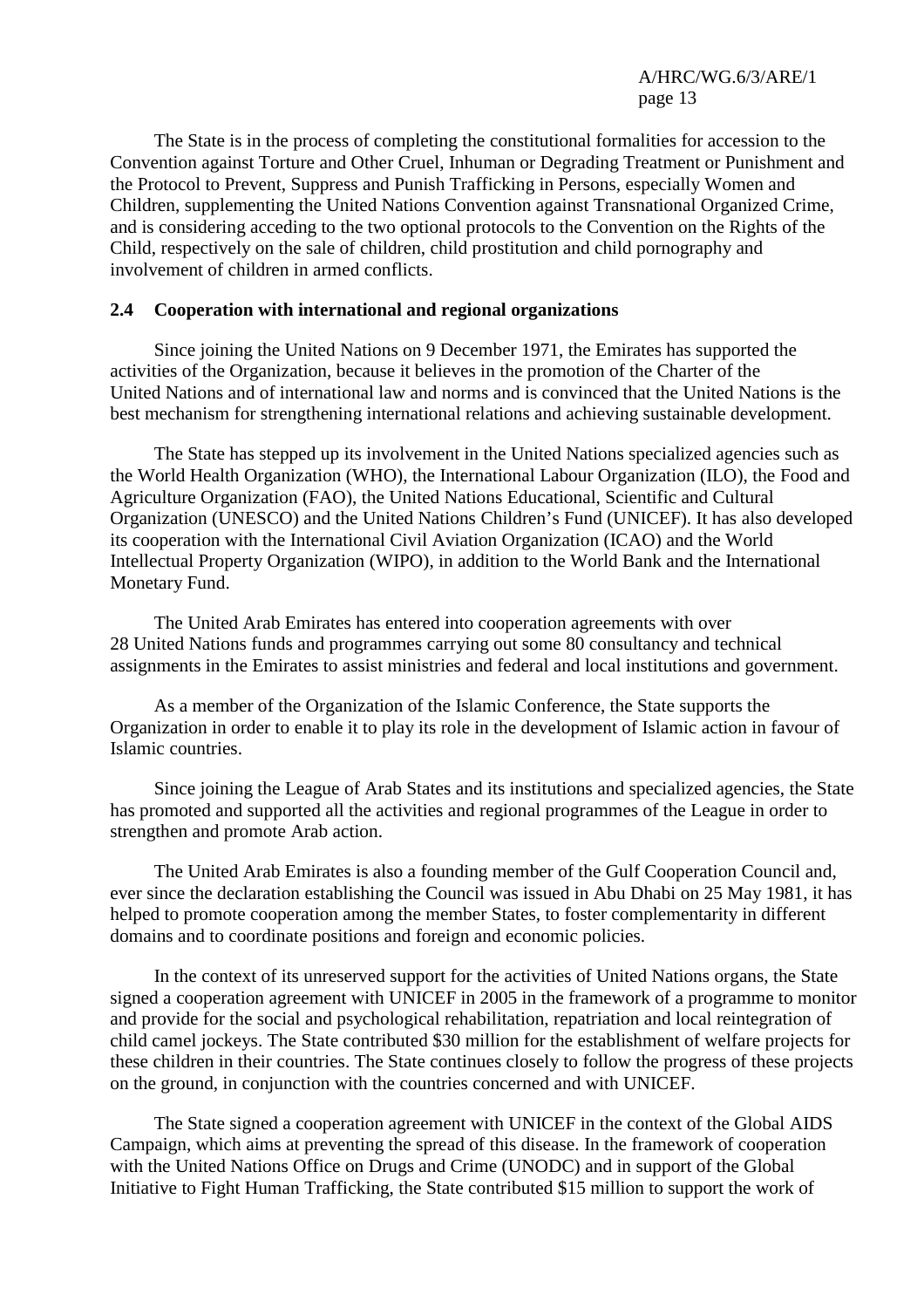the office responsible for combating and suppressing human trafficking and to run training courses for technical staff and law enforcement personnel. The State furthermore supports the United Nations Voluntary Trust Fund on Contemporary Forms of Slavery.

 In cooperation with the United Nations Development Fund for Women (UNIFEM), the Emirates has organized several programmes, such as the strategy for the advancement of women in the Emirates and a project to promote the role of women parliamentarians.

### **3. Civil associations and national human rights institutions**

#### **Emirates Human Rights Association**

 This Association was established pursuant to the Federal Public Interest Associations Act No. 6 of 1974, as amended, to raise awareness about and explain the rights and obligations of individuals in society. It operates within the framework of the law and in cooperation with government institutions to promote the principles of respect for individual rights, curb human rights violations, safeguard equality and prevent discrimination among members of society based on origin, religious and intellectual beliefs, colour, sex and race. The Association also provides assistance to improve conditions for detainees and prisoners in accordance with international standards and human rights principles, and to help the weak, victims of disasters and persons with special needs.

### **General Women's Union**

 The Women's Union was established on 27 August 1975. Its members include the women's associations that founded the Union (the Abu Dhabi Women's Association, the Dubai Women's Association, the Sharjah Women's Union Association, the Ajman "*Um Al Mo'mineen*" Women's" Association, the Umm Al Qaiwain Women's Association and the Ras Al Khaimah Women's Association). The Union plays a key role in the formulation of general policy on women, the creation of plans for the promotion of women's issues in all domains and the establishment of plans and programmes to integrate women into overall development plans and empower them to play their role in life without discrimination.

#### **Jurists' Association**

 This Association was established on 25 September 1980 to promote human rights, defend freedoms and the rule of law, raise professional, cultural and social standards among jurists and cooperate with Arab and international human rights associations and foundations whose work has a bearing on the Association's aims.

#### **Sociologists' Association**

 This Association was established in 1980 to promote awareness and social education throughout society, using all available means to foster social cohesion, stability and integration, in cooperation with government agencies, and helping to provide social welfare and technical expertise to individuals and groups who need it, in particular persons with disabilities, minors and older persons.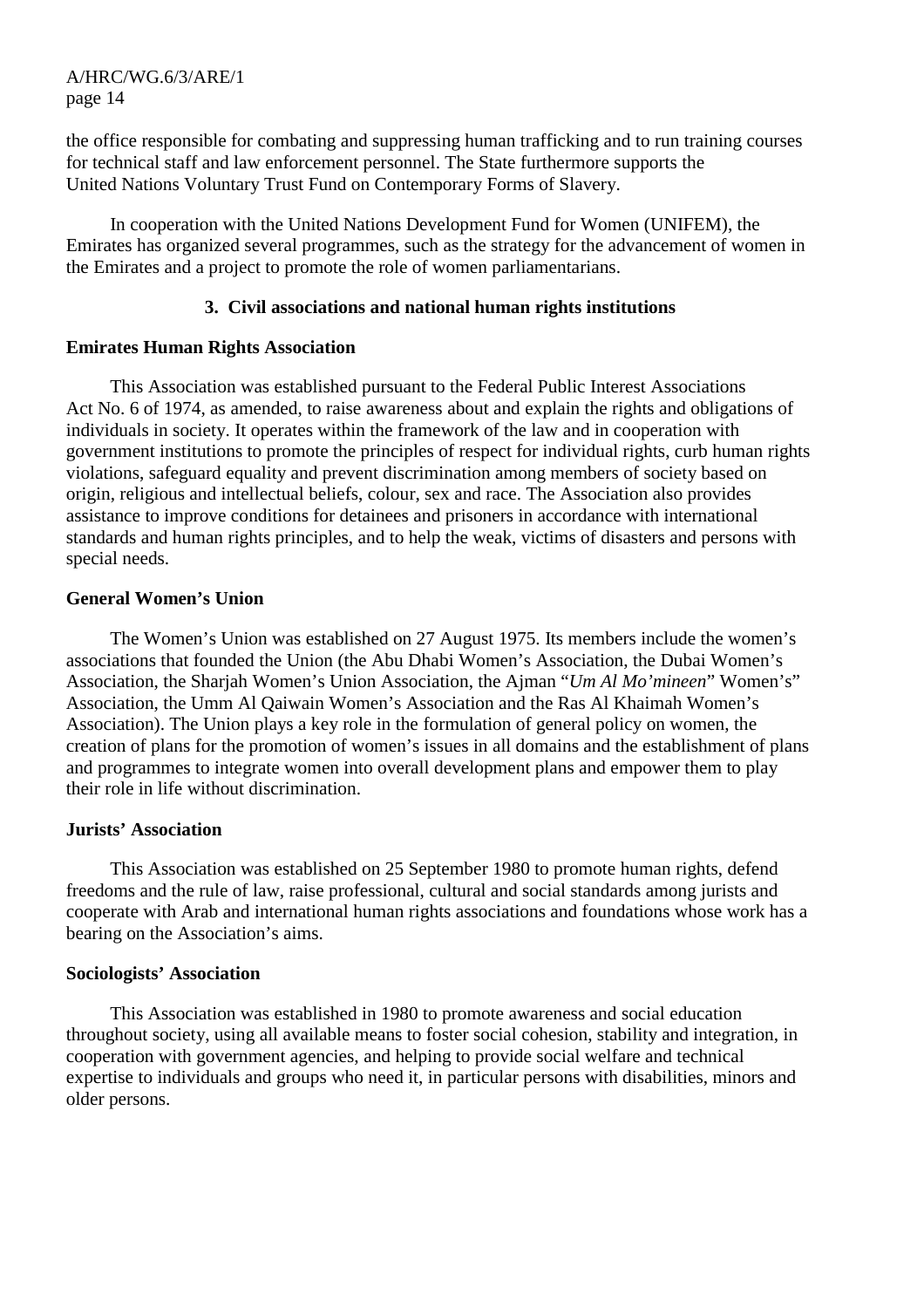#### **Journalists' Association**

 The Journalists' Association was founded on 30 September 2000 to promote the Emirates press as a medium of expression of the Emirates and a defender of journalists' rights and interests; to enable journalists to carry out their mission; and to further the principle of freedom of the press. The Association promotes the profession and safeguards the rights of all members in the event of arbitrary dismissal, illness or incapacity through recourse to the competent authorities and cooperation with relevant public and private institutions geared towards the development of the media profession and activities.

 The Journalists' Association was a founding member of the International Press Emblem Campaign in Geneva, Switzerland, and was selected as the regional headquarters for the States of the Gulf, the Middle East and North Africa. The Association joined the International Union of Journalists in 2004.

### **General Department of Human Rights, Dubai Police General Headquarters**

 Established on 30 September 1995, the Department has responsibility for protecting human rights, receiving and dealing with complaints from the public about violations of human rights and personal freedoms, providing for the welfare of inmates of correctional and penal institutions, assisting their families and disseminating a human rights culture throughout society.

### **Dubai Women's and Children's Foundation**

 This Foundation was set up in 2007 to provide direct assistance to victims of violence, including domestic violence, human trafficking and child abuse, by offering them safe houses, training opportunities and rehabilitation services which meet international standards, thus helping to strengthen human rights protection.

### **National Committee to Combat Human Trafficking**

 The National Committee to Combat Human Trafficking was established by Federal Anti-Human Trafficking Act No. 51 of 2006, which updated the State's legislation on this crucially important issue and underscored the State's commitment to meeting its international obligations in this domain. In this regard, the State has ratified the Convention against Transnational Organized Crime.

 In conformity with the Act, the Committee studies and updates legislation on human trafficking issues in order to provide victims with the protection that they need consistent with international standards. It also prepares reports on the measures that the State has taken and follow-up thereon, as well as coordination between the different State organs concerned, such as ministries, government departments, institutions and organizations, and education of institutions and society about these offences.

### **Social Support Centre, Abu Dhabi police headquarters**

 The Social Support Centre was set up in 2003. The idea behind its establishment was founded on several principles and values, most importantly the principle of respect for human rights in accordance with the sharia and the rule of law. Under article 16 of the regulation by which it was established, the Centre deals with the following: cases of domestic violence that for which an official complaint does not need to be filed; violence in schools; cases of boys and girls who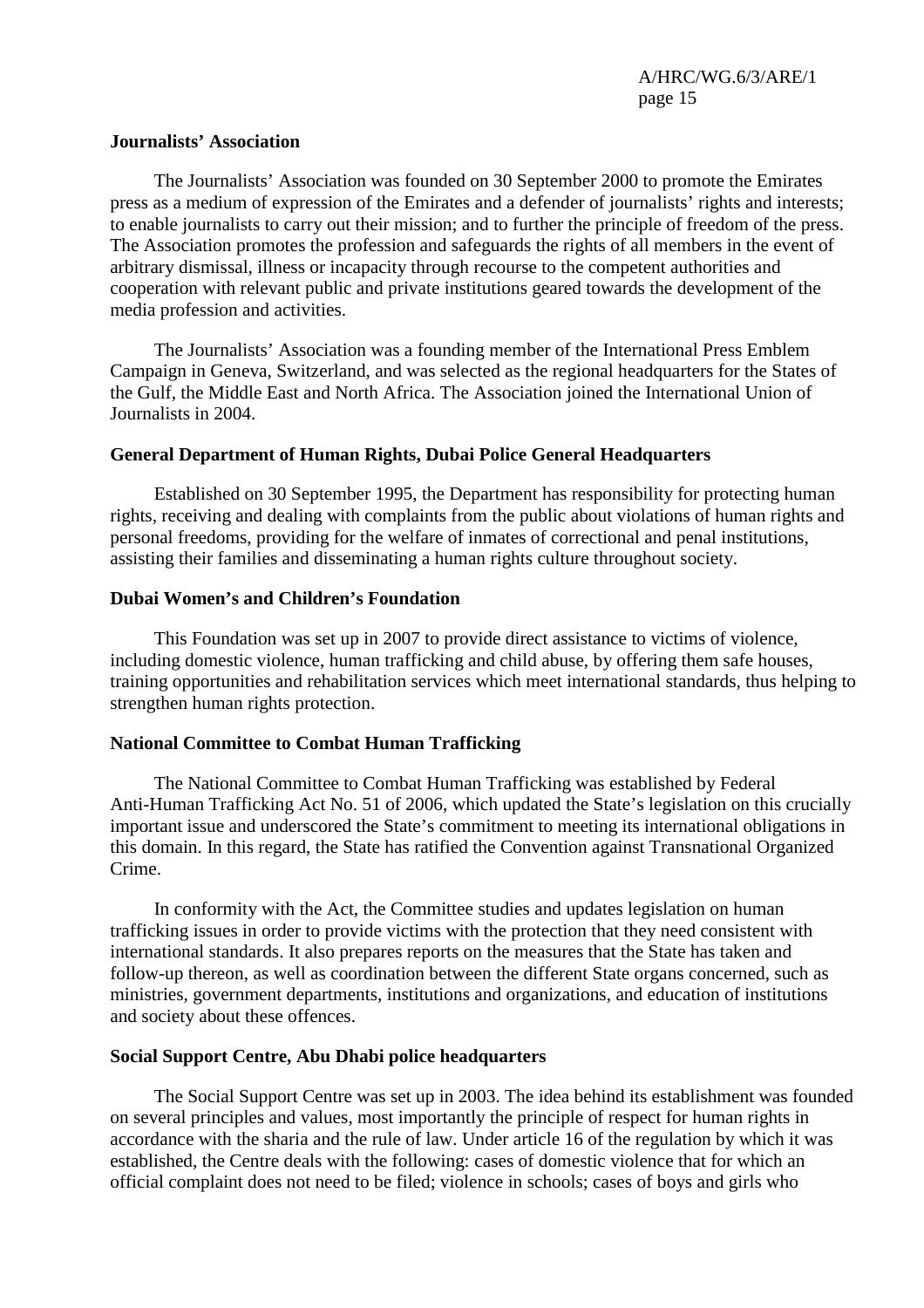run away from home which have not been reported to the police; minor acts of juvenile delinquency which do not constitute criminal offences; disputes and minor disagreements between neighbours that do not need to be the subject of an official complaint.

### **Zayed Foundation for Charitable Works**

 This is a charitable foundation which was established in the Emirate of Abu Dhabi in 1992 to carry out charitable work in the State and abroad and, in particular, to help build and support cultural centres, scientific research complexes and public awareness institutions, together with hospitals, clinics, health rehabilitation centres, orphanages, childcare institutions and homes for older persons and persons with disabilities, and also to deliver relief aid to areas stricken by natural and social disasters.

### **Red Crescent Society of the United Arab Emirates**

 The Red Crescent Society of the United Arab Emirates was founded in 1983 as a voluntary civil organization pursuing a humanitarian mission of protecting human life, ensuring respect for the humanity of the person and relieving human suffering. The Society operates in coordination and cooperation with the competent and relevant authorities and institutions in the State and abroad, employing a range of methods, of which the most important are the delivery of certain types of health care, the organization and implementation of emergency relief operations that deliver the right kind of assistance, the establishment of charitable projects and action to deal with the social problems confronting widows, orphans, older persons, persons with special needs and the reunification of families that have been separated. The Society also provides facilities in the State for persons who are ill and wounded or who have fled from disaster-stricken areas, providing them with food, medicine, treatment and psychological support.

# **Family Development Foundation**

 The Foundation was established on 10 May 2006 by a decree of the President of the State. It focuses on the implementation of social legislation, recommends whatever changes are necessary to develop it in order to guarantee the rights of women and children and creates sustainable development programmes for families and women. The Foundation, working in cooperation with local and federal organizations and specialized civil associations, seeks to provide for the development and welfare of the family in the broad sense of the term, in furtherance of the aims of promoting the well-being of families, women and children. The Foundation creates mechanisms and means for dealing with family issues and coordinating actions to achieve qualitative solidarity in the interests of the family and society. It is also involved in exchanges of information and experiences, and the development and coordination of joint areas of work. It adopts scientific best practices and studies and analyses current and future phenomena, problems and challenges confronting the family, women and children.

# **Mohammed Bin Rashid Al Maktoum Foundation for Charitable and Humanitarian Works**

 The Foundation for Charitable and Humanitarian Works provides assistance to all persons in need in the United Arab Emirates, whether they live in a remote area or an urban environment. It also helps the needy in countries throughout the world. It is an autonomous foundation with the legal capacity to achieve its aims.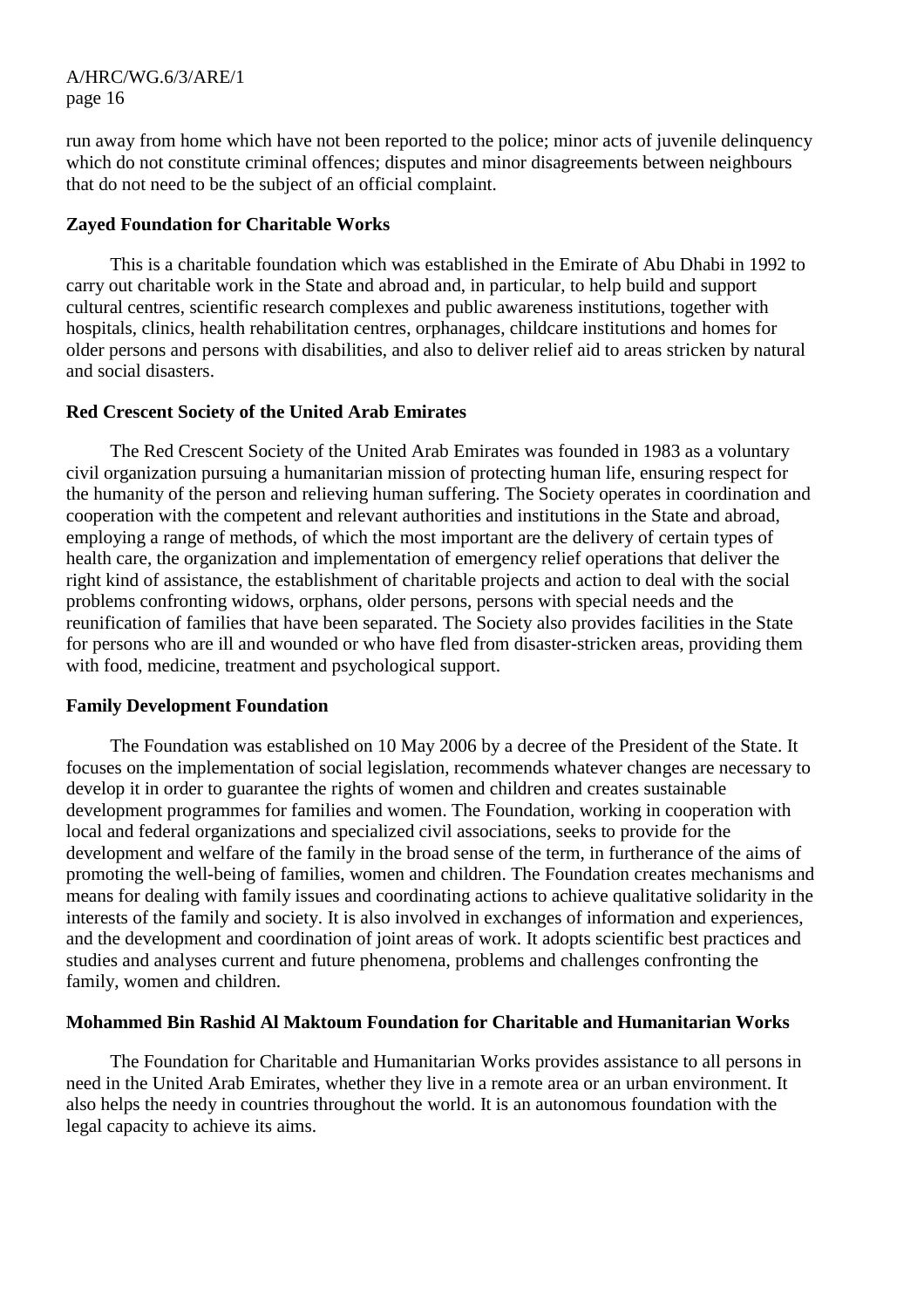### **4. Efforts of the Emirates to promote and protect human rights**

### **4.1 Promotion of political participation**

 The approach taken by the United Arab Emirates since the Federation was established has been characterized by measured and steady progress leading to major successes and qualitative leaps based on the development of channels for political participation and the gradual creation of an electoral system designed to strengthen the powers of the Federal National Council and boost its role. In order to ensure that modernization bears fruit, the State - as mentioned in the address given by His Excellency the Head of State in 2005 - has adopted a clear timetable based on a gradualist approach, whereby each phase will be assessed separately and built upon before moving to the next stage.

 The first stage, which was launched in 2006, involved the establishment of an electoral college, the members of which were chosen by the rulers of the Emirates. The college elected half the members of the Federal National Council, while the other half were appointed by the rulers of the Emirates. The aim of the second stage is to increase the membership of the Council and expand the Council's powers, while the third stage will involve the holding of general elections to return half the members of the Federal National Council.

### **4.2 Women**

 Women occupy an important place in Emirates society. Ever since it was established in 1971, the State has taken an interest in improving the status of women and providing them with the skills they need to enable them to be active and productive members of society through their constructive participation in different areas of life. Legislative and legal measures adopted by the Emirates focus on the elimination of gender-based discrimination. Hence, the State has adopted several policies to guarantee the advancement of women and to enable women to exercise all their constitutional and legal rights (annex 3).

 In implementation of the Constitution, legislation has been enacted affirming the principle of equal rights for men and women, such as the right to work, to social security and a pension, to own property, to manage business activities and assets, to have access to all educational and health services and housing, to equal pay and to benefits such as maternity and childcare leave, as guaranteed under the Civil Service Act. The fact that the Emirates has ratified the Convention on the Elimination of All Forms of Racial Discrimination against Women and is a member of the Commission on the Status of Women and the Commission for Social Development of the Economic and Social Council is a positive sign of the State's determination to do everything possible to provide women with opportunities to participate actively in sustainable development. According to the 2007-2008 Human Development Report, the United Arab Emirates is twenty-ninth out of a total of 177 States when measured against the gender empowerment indicator.

 In the framework of the Beijing Platform for Action and the Convention on the Elimination of All Forms of Racial Discrimination against Women, the United Arab Emirates and its women's organizations produced a document on boosting the role of women and ensuring their constructive participation in various domains. The document, entitled "National Strategy for the Advancement of Women in the Emirates", was drawn up in close cooperation with the United Nations Development Fund for Women (UNIFEM). The aims and mechanisms set out in the strategy document focus on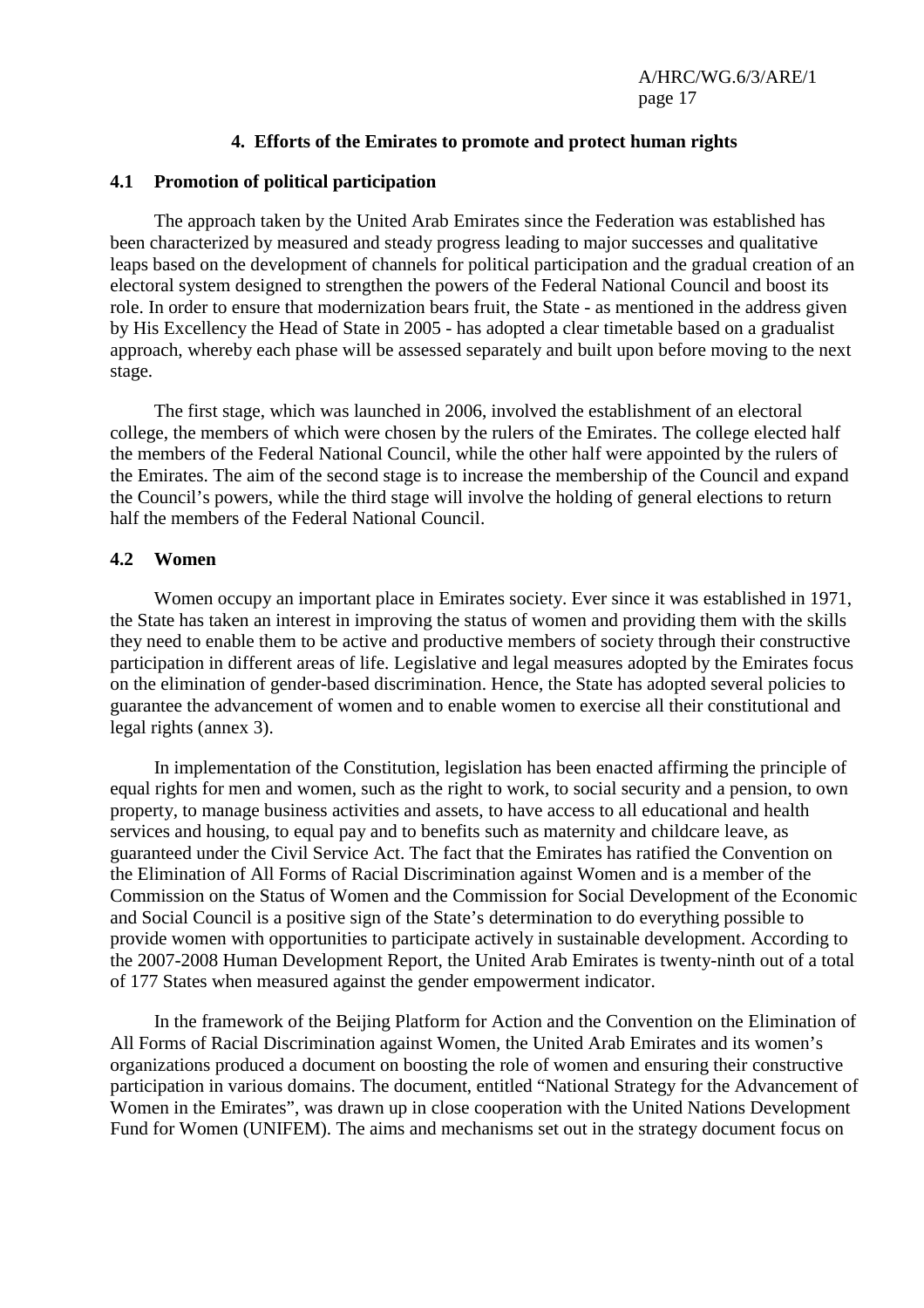a number of first principles of importance to society, in particular: the Constitution of the State; the constitutional provisions which provide guarantees and rights for women; and support for social cohesion, the preservation of identity and the effective and productive utilization of human resources, whether men or women.

 The State took another step forward in 2006 when it launched a national initiative to include women in development issues in the United Arab Emirates and in all governmental and non-governmental sectors and to promote gender equality in policies, programmes, projects and legislation in order to support sustainable development. Other objectives of the initiative include, improving the resources and building the capacities of women's organizations and developing their partnerships with State and community structures. This step won international praise and support, and led to a partnership with the United Nations Development Programme.

 By way of a contribution to the promotion of women's political participation, the General Women's Union launched a project in 2006 to promote the role of Arab women parliamentarians within the framework of the UNIFEM strategy and plan of action for 2004-2008. The purpose was to highlight best practices and useful lessons to be learned for the present and the future from working with Arab women parliamentarians and from the legislative issues that come to the fore in studying cases in the Arab States participating in the project.

 In 2006, women's political empowerment in Emirates society was given a significant boost when women were given two ministerial portfolios. That number was doubled in 2008 when four women were given ministerial portfolios in the government line-up and nine were elected or appointed as members of the Federal Nations Council (22.5 per cent of the members of the Council). This shows that the empowerment of women is both the responsibility of everyone in society and a part of reform and development plans.

 The United Arab Emirates devotes tireless efforts to the eradication of illiteracy and the attainment of gender equality with regard to reading and writing skills among adults and young persons. As a result of these efforts and the cooperation of civil society organization, literacy rates among adult women (over 15 years of age) and young women (15-24 years of age) were 93 and 97 per cent respectively in 2005. In order to promote gender equality and empower women, the United Arab Emirates is working to eliminate gender gaps in primary and intermediate education by no later than 2015. The statistics on education show that the ratios of girls to boys in primary and intermediate education in 2005 were 94.8 and 92.6 per cent respectively. As for the ratios of girls to boys in secondary and university education, the corresponding figures were 106.7 and 181 per cent respectively in 2005.

 The legislation of the State grants men and women equal rights in respect of work. In fact, women's participation in the Emirates labour market is a matter of crucial importance. Hence, the State has taken all possible measures to encourage Emirates women to participate in the labour market. The female participation rate among nationals is approximately 59 per cent, with 30 per cent of women in senior decision-making positions. Women occupy approximately 60 per cent of technical jobs in the medical, nursing, pharmacy and teaching professions, and around 15 per cent of teaching positions in the University of the United Arab Emirates. Furthermore, eight women were appointed to positions as under-secretaries of State and assistant directors in State institutions, according to the data for September 2005. The State has encouraged women to join the diplomatic corps and the legal profession, and women have been appointed as diplomats by the Ministry of Foreign Affairs. There were approximately 45 women diplomats in 2006, 10 of them working in embassies abroad, and women have also been appointed as deputy public prosecutors and judges.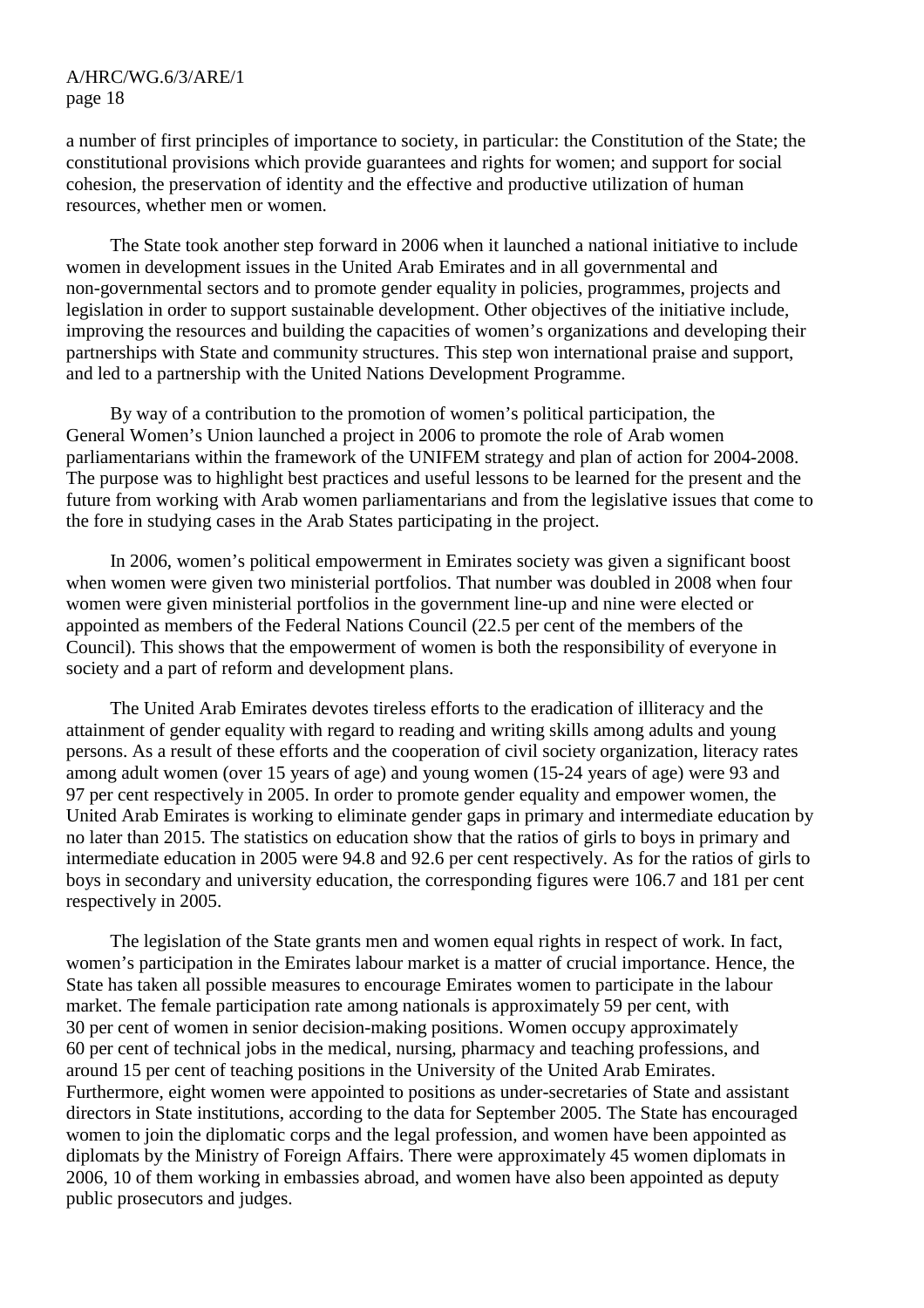Women are not only employed in the government sector but are also active in private sector as businesswomen. The total volume of business investments managed by over 11,000 women managers nationwide is estimated at Dh 14 billion.

#### **4.3 The police and human rights**

 The police force is a regular civil corps with responsibility for maintaining security and public order in the country. The Ministry of the Interior places human rights at the top of its priorities, based on its strategy of focusing on justice, equality, probity and the protection of human rights as part of its vision and goals as a pathway to security and stability and a greater sense of safety in a multi-ethnic society. In order to promote honest conduct and respect for human rights, a police code of conduct setting out 33 behavioural rules and professional ethics has been adopted. Prior to their appointment, all members of the police must sign the code and undertake to abide by it. These rules require police officers, as officials who represent the State with regard to law enforcement, to: serve the community; uphold ethical standards; protect rights and freedoms; serve the cause of justice; protect the rights of accused persons, persons convicted of offences and victims of crime; deal with all members of the community without exhibiting any bias or discrimination on grounds of colour, sex, nationality, religion, belief, language, age of social status; and to refrain, in all circumstances, from all forms of cruel or degrading treatment (annex 4).

 The structure of the Ministry of the Interior includes several administrative units which monitor the behaviour of the police and refer complaints from the public to all police headquarters and general departments, in addition to the Office of the Inspector-General, which is an independent monitoring authority reporting directly to the Minister for Internal Affairs. Channels of communication are open to the public to receive complaints about any errors which police officers may commit and to take whatever action is needed. This helps to promote the concepts of community policing and social justice and to offer a high quality service to the community.

 The Ministry of the Interior, through the diplomatic channel, sends diplomatic and consular missions tables containing data on their nationals in prisons. The figures show that a total of 1,273 prison visits were made by embassy and consular staff in 2007 and the first half of 2008, while the number of visits made by organizations, associations and the Red Crescent over the same period was 121 (annex 6).

#### **4.4 The media**

 The National Media Council was established to oversee media issues. Media organizations in the United Arab Emirates have worked to make a qualitative leap in terms of professional and technical standards and the achievement of journalistic excellence. A total of seven Arab newspapers and four English-language newspapers are published in the State, in addition to dozens of magazines and specialist periodicals. Television stations have expanded steadily with the advent of satellite broadcasting. Over 1,213 specialized companies now work in the Dubai Media City free zone, including 60 television companies which operate and broadcast the output of close to 150 television stations, and more than 120 publishing houses which produce around 400 titles.

 A code of honour and professional ethics has been drawn up and signed by newspaper editors, defining the basic norms regulating the conduct of journalists and the ethical rules which journalists must follow when dealing with news items and sources. The Journalists' Association examined the draft law on printing and publishing, presented its comments on it and forwarded them to the National Media Council.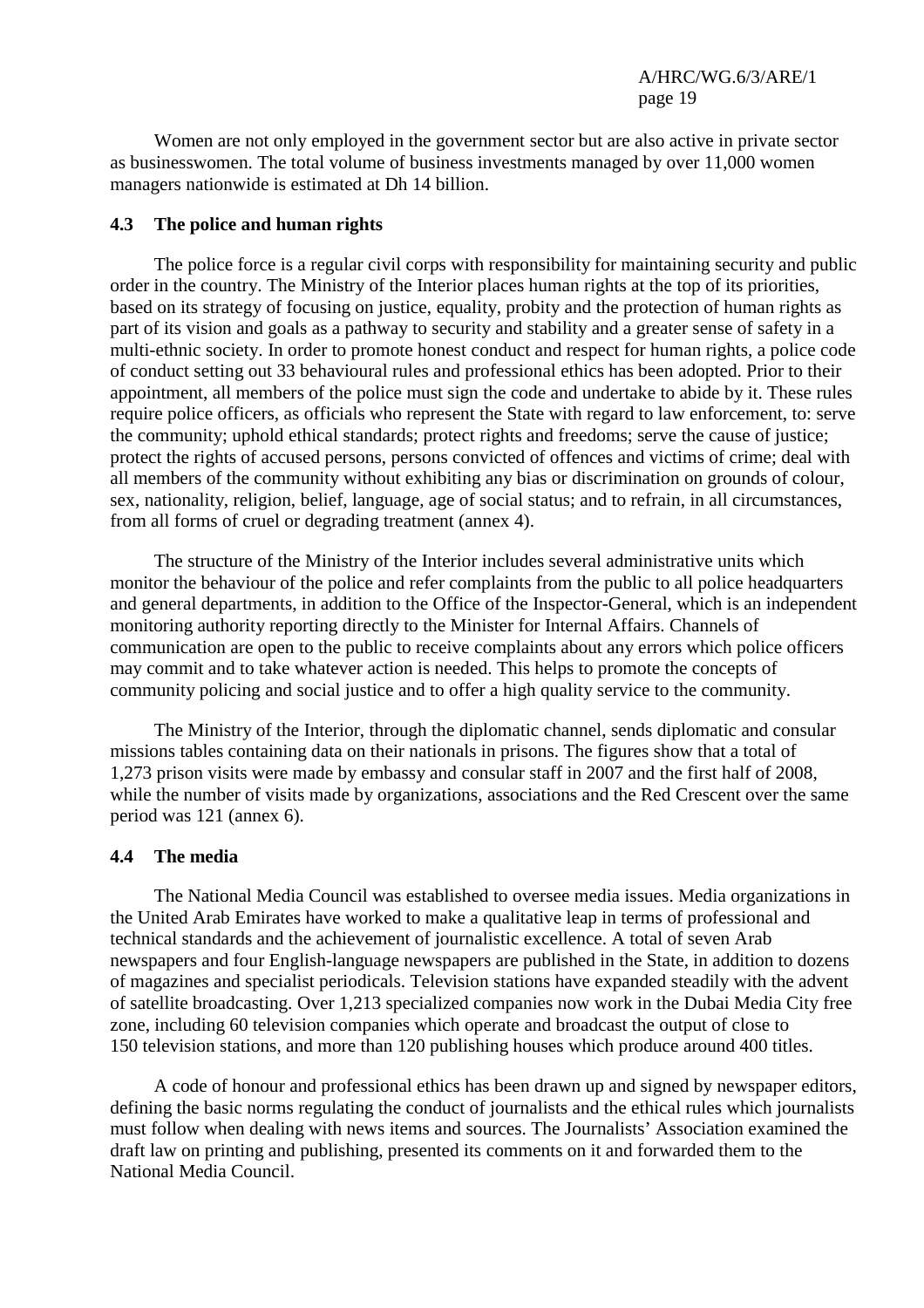The decision taken by the Vice-President and Prime Minister of the State to prohibit the imprisonment of journalists who may commit an error in the course of their work was very well received among all the circles involved in human rights work and among the members of the profession. The report of the "Reporters Without Borders" organization for 2007 ranked the Emirates in sixty-fifth position out of 169 countries, which is a marked improvement on its ranking for 2006.

### **4.5 Migrant workers**

 The number of migrant workers in the Emirates is among the highest in the world. A total of 3,113,000 foreign workers of over 200 nationalities work in 250,000 enterprises. The wide opportunities for employment on offer help to create an open social climate in the country and to cement ties with neighbouring States and communities (annex 2).

### **Improving working conditions**

 The Emirates believes that human beings, including workers with temporary contracts, have the right to an adequate standard of living. Hence, the Vice-President and Prime Minister of the State, the ruler of Dubai, issued a number of directives to improve the living conditions of workers, on a continuous basis. The most important of these directives relate to: the creation of suitable workers' housing in conformity with international standards; the provision of adequate means of transport; the establishment of federal tribunals to deal with labour disputes; guarantees of workers' freedom of movement; and the articles of the Labour Code and decrees regulating the Code guarantee to workers and employers the enjoyment of their rights. The Ministry of Labour has taken several steps to improve working conditions, such as requiring businesses with 50 or more employees to submit every quarter tables certified by a public account showing that workers' wages have actually been paid. In 2008, the Ministry introduced a regulation requiring enterprises to pay salaries through banks and other financial institutions.

 In view of the soaring temperatures in the summer, since 2005, the Ministry of Labour has prohibited the performance of work under the direct sun from June to August, between the hours of 12.30 and 3 p.m., and decided to impose a fine of up to Dh 30,000 and to refuse to issue new work permits for a period of up to one year to companies which breach this prohibition. The Ministry does not issue collective work permits to enterprises in the construction industry and other sectors without proof that the employer will provide employees with adequate accommodation. Pursuant to a governmental directive on increasing the number of labour inspectors, the Ministry has stepped up its inspection visits in accordance with the Labour Code and international conventions. In 2007, its inspectors visited 122,000 enterprises, sanctioning 8,588 for breaches relating to working conditions and for violations of workers' rights.

# **Labour disputes**

 Labour disputes reported by employees or employers are settled by a legal specialist within 14 days of the filing of the complaint. If no settlement is reached, the complaint is referred to a court (employees are not required to pay costs at any stage of proceedings). A total of 22,000 cases were settled in 2007, of which only 3,949, or 18 per cent, were referred to the courts. The legal specialist examines applications for the withdrawal of complaints about employees who abscond. If the withdrawal of a complaint is approved and the complaint is deemed to have been a ruse on the part of the employer, the Ministry will cease all dealings with the enterprise for a one-year period and fine it Dh 10,000.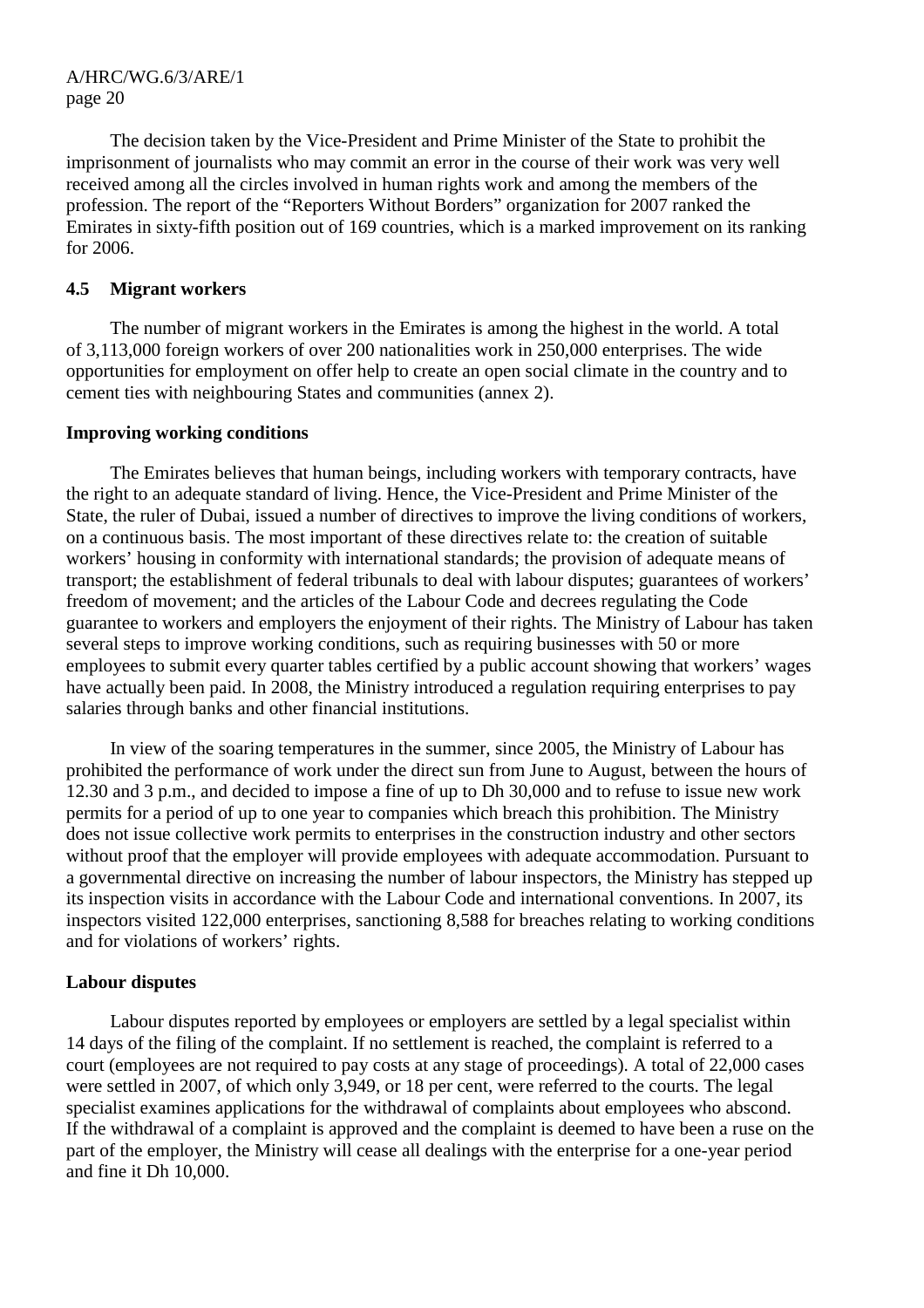### **Labour tribunals**

 Labour tribunals were set up at the State level to process labour cases in an expeditious manner. Cases referred to these tribunals are exempt from legal fees at all stages of proceedings, including during the enforcement of judgements. The settlement of labour disputes was added to the functions of mediation and reconciliation boards in order to facilitate the consideration of these cases as an alternative to ordinary legal process.

#### **Workers' health insurance**

 Workers receive a health card to make it easier for them to have access to treatment, without having to pay for the card. The Emirate of Abu Dhabi has introduced a mandatory, comprehensive insurance policy which covers all workers, including those who work in residential homes. The policy is paid for by the employer. The health insurance scheme adopted by Abu Dhabi will be rolled out to include the entire State.

### **International cooperation and initiatives to protect workers' rights**

 As part of the Emirates' efforts to improve the situation of workers, to take care of them, to raise their awareness and to ensure that they are not exploited in their States of origin, 10 memorandums of understanding were signed between December 2006 and December 2007 with labour-sending States in Asia (India, Pakistan, Bangladesh, the Philippines, Sri Lanka, Nepal, Thailand, China, Mongolia and Indonesia).

 The Emirates furthermore hosted the Ministerial Consultation on Overseas Employment and Contractual Labour for Countries of Origin and Destination in Asia (the Abu Dhabi Dialogue) and the Gulf Forum on Temporary Contractual Labour in January 2008, which were organized with the help of the Council of Labour and Social Affairs Ministers of the Member States of the Gulf Cooperation Council, the International Organization for Migration (IOM), the International Labour Organization (ILO) and the Arab Labour Organization. The Abu Dhabi meeting established that labour-sending and receiving States have joint responsibility for ensuring that companies which import labour and all organizations involved in the employment of temporary contractual labour comply with the requirements of domestic laws regulating the sending of labour, and thus contribute to the protection of workers' rights. The meeting also recognized that labour-sending and receiving countries have joint responsibility for monitoring compliance by labour-importing companies and all organizations involved in the employment of labour with domestic laws regulating the sending of workers.

#### **Domestic workers**

 The Emirates pays considerable attention to the issue of domestic servants and domestic workers. In April 2007, the United Arab Emirates imposed a standard employment contract, applicable throughout the Federation, for persons employed to assist in the home and those with a similar status. The standard employment contract regulates the employment of persons in these categories consistent with the nature of the work and related tasks. It also covers other aspects such as health care, salaries, the duration of the contract, the provision of adequate rest breaks and access to treatment and health care under the health scheme in effect in the State. Salaries are set by agreement between the two parties, and paragraph 1 of the contract stipulates the full amount of the salary to be paid at the end of each month. It also states that the two sides must sign a salary statement, written in Arabic and English, as proof that the salary has been paid and received. The sponsor must keep this document and present it on demand.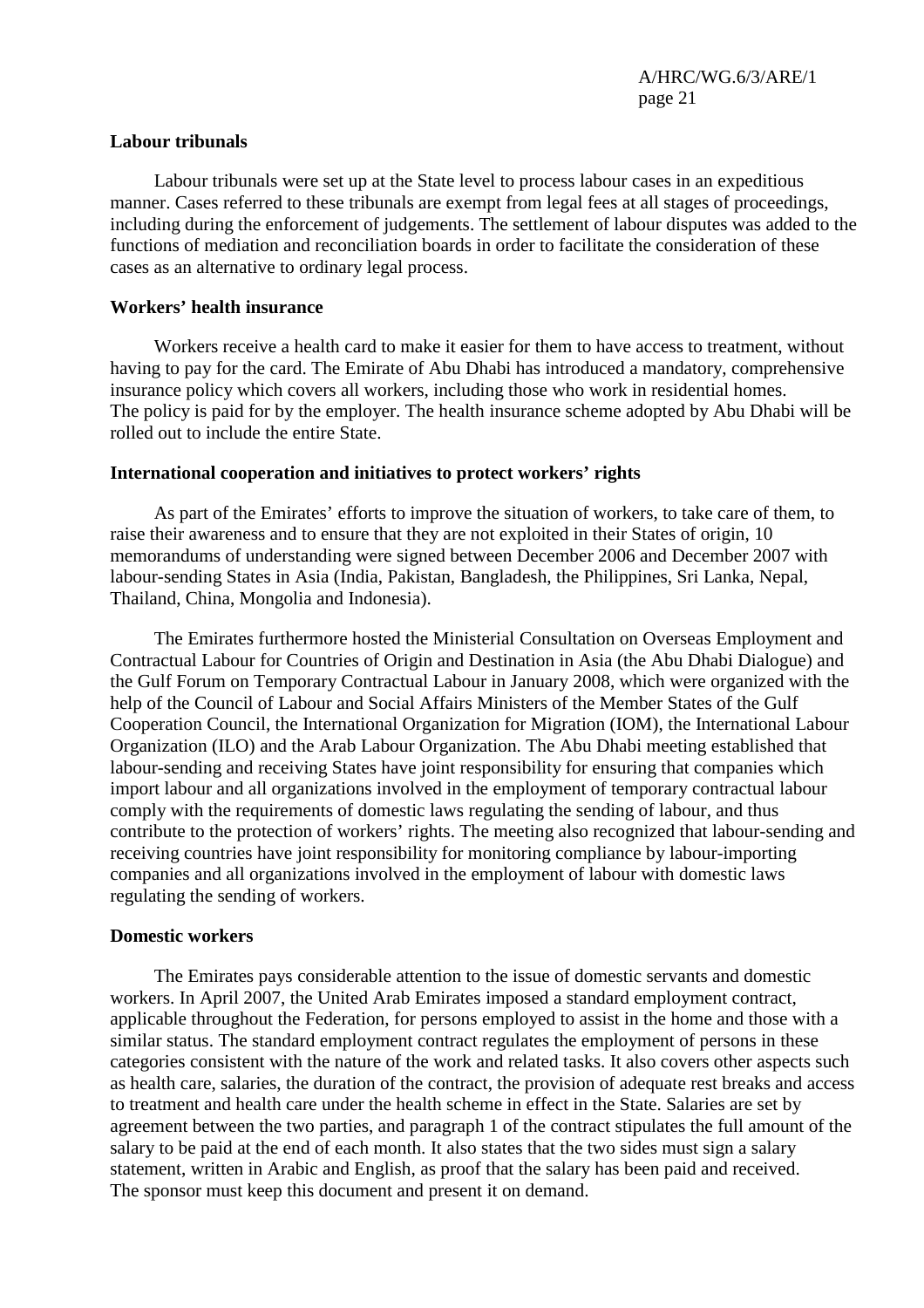The State is in the process of drafting a bill on domestic service to cover domestic servants and persons with a similar status, and the constitutional formalities for its enactment will be carried out as soon as the draft is completed.

### **Expatriate clubs and associations**

 The State makes sure to adopt best practices and provide a decent life for persons residing in its territory. A wide range of expatriate associations, clubs and business associations have been established in the Emirates, helping to strengthen relations among residents in the State.

# **4.6 Combating human trafficking**

 In order to maintain its status as an active and committed member of the international community, the Emirates has taken action to implement a strategy focusing on four key areas:

The development of legislation and laws on human trafficking issues. The State promulgated the Federal Anti-Human Trafficking Act No. 51 of 2006, the first law of its kind in the Arab world. The Act prescribes severe penalties of up to life imprisonment. It covers all forms of human trafficking, including various forms of exploitation, child labour and trading in human organs;

 (b) Empowering the authorities to use deterrents and preventive measures. In this regard, the Federal Government and local Governments have expanded the scope of anti-human trafficking laws. Reports show that 10 cases involving human trafficking had been filed by the end of 2007, and that convictions had been handed down in 5 cases, in which the defendants were sentenced to between 3 and 10 years in prison;

 (c) Protection and support for victims of human trafficking offences: the State has established a number of residential facilities to shelter and support victims of human trafficking in Abu Dhabi and Dubai, and is currently rolling out the experiment to include other Emirates;

 (d) Expanding the scope of bilateral and international cooperation on combating human trafficking offences: in the past two years, the Emirates has signed agreements with a number of countries, such as India, Pakistan, Nepal, Sri Lanka, Bangladesh, China, Thailand and the Philippines, to regulate influxes of workers from those countries. Other bilateral and international cooperation agreements have been signed with the United Nations Office on Drugs and Crime (UNODC) to give the Emirates police service a prominent role in the enforcement of laws and dissemination of information at the regional level and to encourage partnerships with non-governmental organizations and institutions in exchanging know-how and information about combating human trafficking (annex 5).

# **5. Achievements and best practices**

 The 2008 Human Development Report produced by the United Nations Development Programme (UNDP) ranked the Emirates thirty-ninth out of the 177 States covered by the report in terms of its place on the human development ladder, on which it has made significant progress in all domains. The strategy of the Government of the Emirates (annex 1) is to build on these achievements, some of which are described hereunder.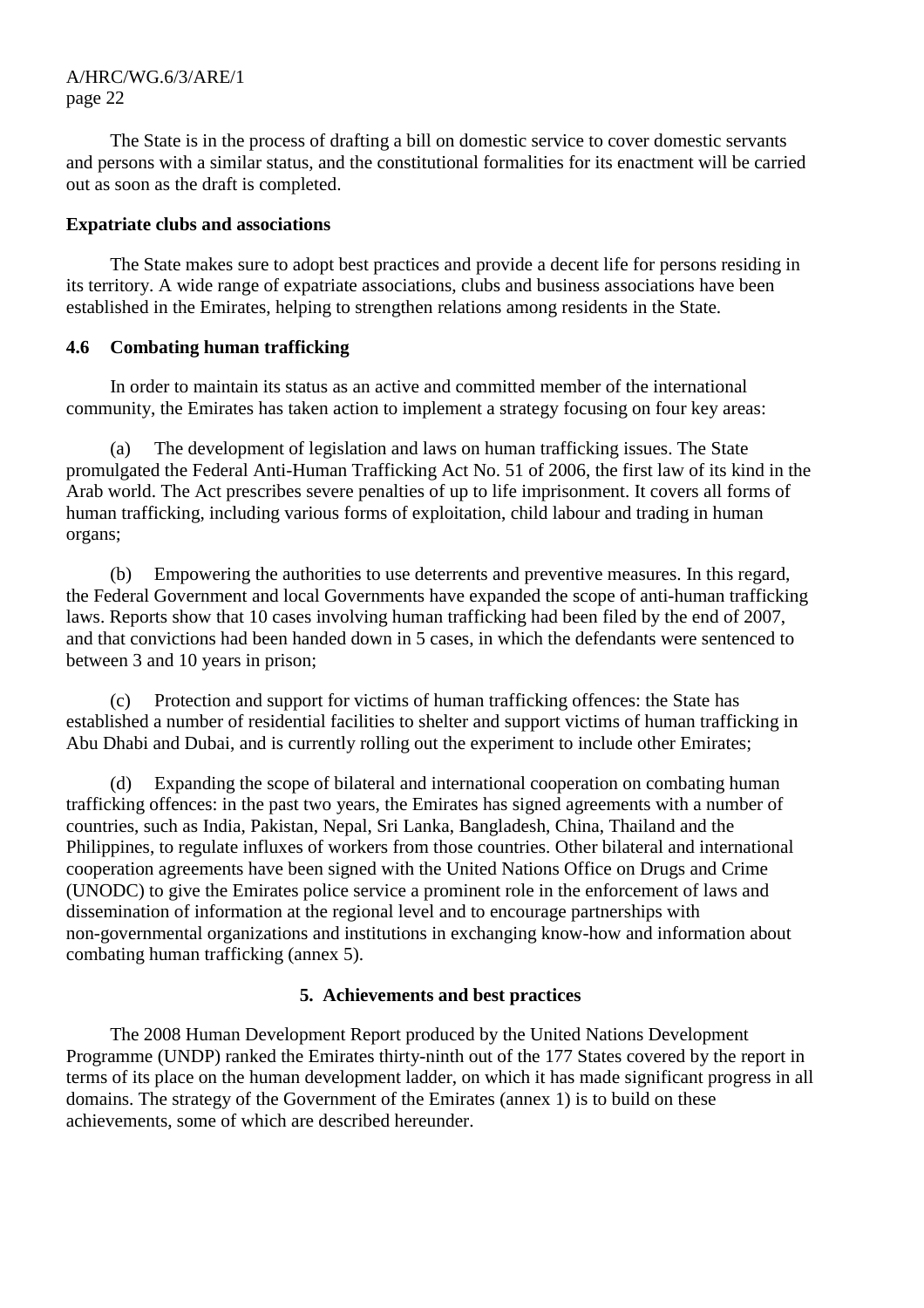### **5.1 Education**

#### **Public education**

 The United Arab Emirates has implemented several strategies to create an advanced educational system that keeps pace with developments in the modern age and modern information techniques and raises levels of educational attainments among students. The State guarantees free public education up until university for all citizens, in order to disseminate education throughout society and to eradicate illiteracy. Since the establishment of the Federation, the public education process made great strides forward; the total number of public and private schools in 2007/2008 stood at 1,259, 759 of them public schools and 500 private schools, catering for over 648,000 students in the different stages of education. In private schools, the rate of enrolment was 98 per cent for boys and 95 per cent for girls, and the illiteracy rate fell to 5 per cent as a result of the work done by literacy and adult education centres.

 The State has made a great effort to improve education for persons with disabilities and integrate them into society through the creation of rehabilitation and education centres for persons with disabilities throughout the State and supplying all their needs, drawing on international expertise and experience in this domain. The State develops academic programmes, bearing in mind the importance of this aspect of development for its future goals. Hence, the Ministry of Education has developed and updated teaching curricula to keep pace with changes in the world, to disseminate education throughout the State and to create modern schools. The State has also given the private sector the opportunity to share responsibility with the Government for delivering education and offering educational opportunities to all the inhabitants of the State.

 In the 2007/2008 academic year, the Ministry of Education began implementing the "Schools of Tomorrow" project and programme in the framework of its policy of utilizing the experiences of other countries to develop its schools and educational institutions. The Ministry applies international best practices and student-centred teaching methods, employing modern educational techniques to teach English, mathematics, sciences and computing.

 In keeping with the principles behind the concept of decentralized government, education boards have been set up in the Emirates of Abu Dhabi, Dubai and Sharjah to formulate education plans for each Emirate in the context of the general education policy of the Ministry of Education, which forms the basis of the State's education system. These boards have contributed to the overall renewal of the education process and the application of the principle of decentralization, and have launched important initiatives, projects and programmes to develop the education system.

### **Higher education**

 The State has devoted its energies to higher education. Thus, the University of the United Arab Emirates was founded in 1977 as the first institute of higher learning in the country. This was followed by the creation of several universities and public education colleges throughout the State offering access to free education, in addition to 44 accredited private institutes of higher learning. In the 2007/2008 academic year, a total of 46,519 students were enrolled in these institutions.

 Since it was established, the State has sent its students to the best universities in the world to study and benefit from [other] educational experiences. In 2005/2006 a total of 110 students were sent to study for a bachelor's degree, while 65 were sent to take a master's degree and 29 a doctorate.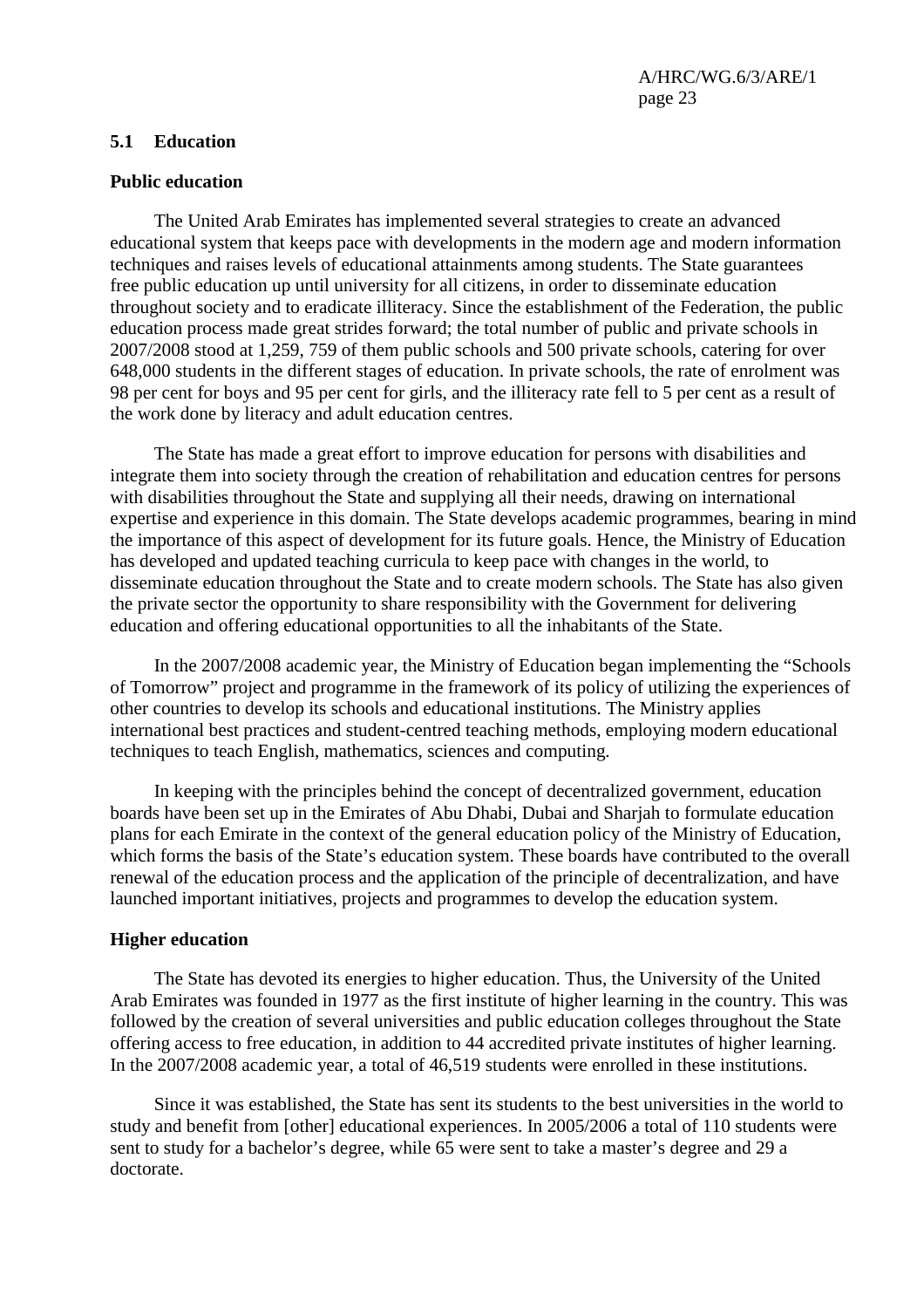#### **5.2 Health care**

 Ever since it was founded, the State has made efforts to provide health services to citizens and residents in the framework of development plans, and has established a number of government hospitals and clinics at the State level to provide treatment for all. In 2006, there were a total of 33 public hospitals, 192 clinics and health centres and 6,490 family health centres. The State has also allowed the private sector to set up hospitals and clinics in the different Emirates of the Federation in order to foster the development of medical services. A number of hospitals have been created in conjunction with international health centres; mention may be made of the Dubai Healthcare City, which has attracted a number of international medical institutions. Some Emirates have adopted a compulsory health scheme which applies to citizens and residents alike.

 As health-care services have evolved, the fertility rate has risen and mortality rates have fallen, with the result that average life expectancy at birth in 2006 stood at 75 years. The fall in the mortality rate is most evident among infants; the infant mortality rate in 2006 was less than 7 per 1,000 live births and the under-5 mortality rate was less than 12 per 1,000 live births. Infant poliomyelitis has been eradicated in the Emirates. A final document declaring the country to be free of the disease was drawn up by the regional committee in 2007 and subsequently transmitted to the international certification commission. The Emirates was also declared malaria free by the international certification commission of the World Health Organization on 12 March 2007.

#### **5.3 Social welfare**

#### **Social security**

 The State pays out monthly allowances to 16 different categories of persons, including older persons, persons with disabilities, orphans, widows and divorced women. Some 37,848 families benefit from this scheme, and a total of 4,478 children including 1,389 orphans, 2,951 children with disabilities and 138 children of unknown parentage receive assistance. As from 2008, the amounts disbursed to these families will be doubled, from Dh 1 billion to Dh 2.2 billion.

#### **Welfare of persons with disabilities**

 A total of 3,339 persons with disabilities are cared for in 33 centres, 15 of them government centres and 18 civil sector centres. Special education classes in regular Ministry of Education schools include a number of students with learning difficulties. The Ministry of the Interior has adopted a project to train and employ persons with disabilities, whereby training and jobs in the Emirates will be provided where these persons live. Mention is also made of the Sharjah City for Humanitarian Services initiative, which focuses on the rehabilitation and employment of persons with disabilities. Moreover, five sports clubs have been established for persons with disabilities, in addition to three civil associations that deal directly with persons with disabilities.

#### **Welfare of older persons**

 The State pursues a policy of providing for the welfare of older persons, using financial aid and mobile units to deliver services to them in order to keep them with their families. A total of 11,171 older persons have access to social assistance. Older persons can also go to homes and day clubs where they can receive services without having to be residents. This arrangement is designed to keep older persons with their families. Mobile units have been set up so that health, social and psychological care can be delivered to older persons in their homes by a team consisting of a nurse, a doctor and a social worker.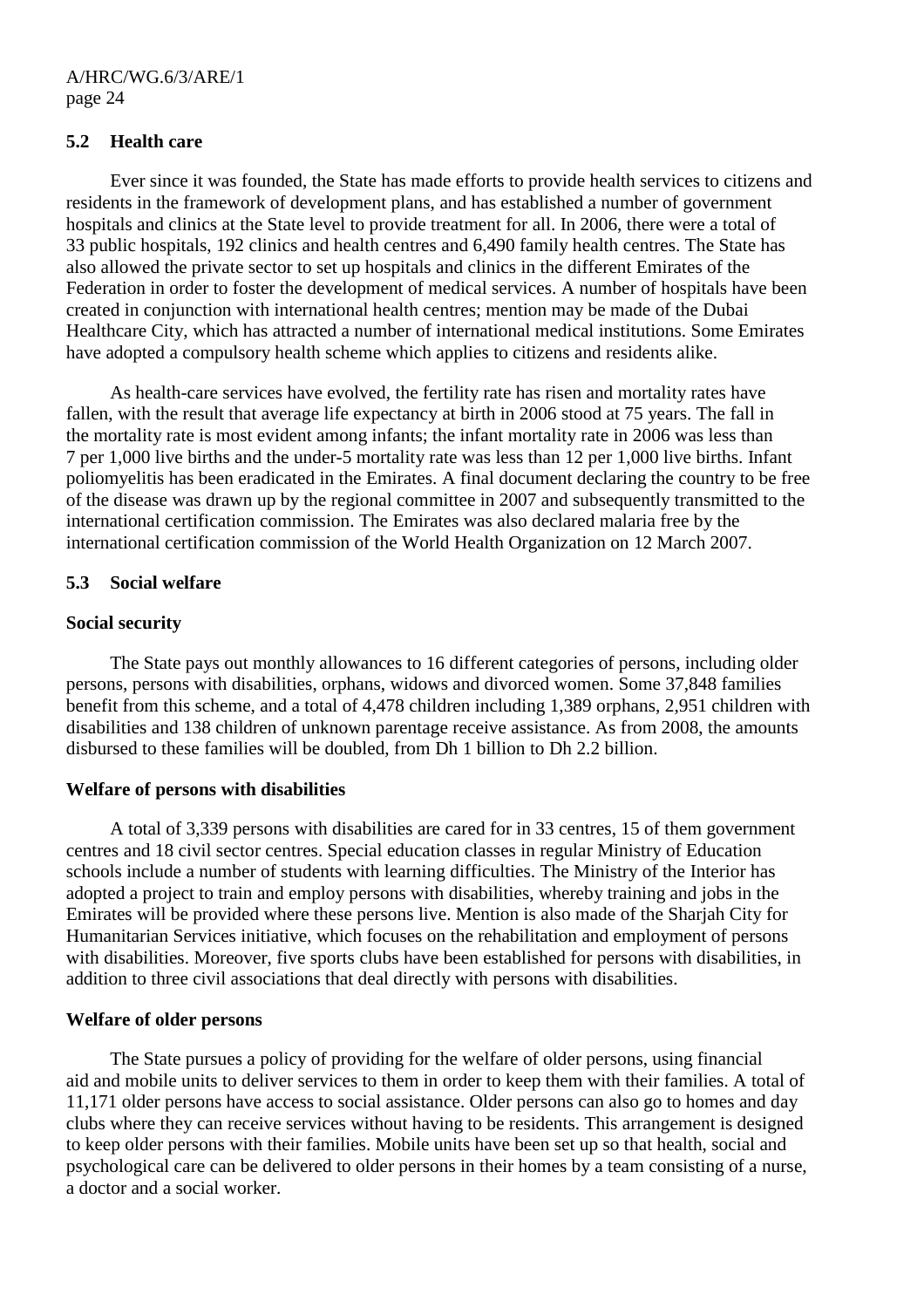### **Children's care**

 The State devotes considerable attention to children. It has enacted legislation to regulate the right of children to care and education, and has implemented a number of health, social and educational plans to provide for children's welfare. Since families and nurseries are the first structures in which children are educated, the State focuses attention on families and their welfare to enable them to play their role in child-raising. This it does through welfare and family training schemes, together with instruction for prospective marriage partners to educate them about the fundamental requirements of family life.

 The State has established numerous nurseries and kindergartens in all towns and villages to encourage early learning. These structures provide the best standards of educational and psychological care in the world. A total of 202 nurseries were created in 2007. In addition, the Cabinet adopted decision No. 19 of 2006 providing for the creation of nurseries in ministries, public organizations and institutions, government departments and offices to look after children between two months and four years of age of female employees in these organizations, in order to provide the children with social stability.

 The State also seeks to support children with disabilities or special needs and to supply all their educational and rehabilitation needs, in order to integrate into society. A number of welfare and rehabilitation centres and sports centres have been set up across the State, delivering educational and health services, in addition to vocational, occupational and sports training.

 With a view to providing for the welfare of young offenders, the State has established special homes to look after and accommodate young offenders of both sexes, offering them assistance with social welfare, education, and reform, as well as vocational training. A subsequent welfare programme provides for follow-up geared towards the reintegration of young offenders into society. Social reformatories have admitted 752 young offenders (82 of them girls).

### **5.4 Housing**

 The State supplies and creates suitable housing for citizens through the following local and federal government bodies:

#### **Ministry of Public Works**

 In the past five years, the Ministry has built over 17,040 residential units at a cost of approximately Dh 2 billion. It has also carried out extension work to develop existing housing consistent with the size of the family and has built new homes to replace housing that is now too old.

#### **Sheikh Zayed Housing Programme**

 This Programme was created in 1999 as an important adjunct to the efforts of the State to provide housing. The idea behind it is that the Government allocates Dh 640 million per year to finance housing schemes for citizens on limited incomes earning an average of less than Dh 15,000 per month. The Programme offers interest-free housing loans of up to Dh 500,000, which are repayable over 25 years. Free grants and assistance are also provided for persons in need. Since the Programme was established, a number of housing complexes have been constructed in the Emirates of Ras al-Khaimah, Fujairah, Umm al-Qaiwain and Ajman for thousands of persons with limited incomes. Close to 1,400 applications for grants and financial assistance were approved under the Programme in 2007.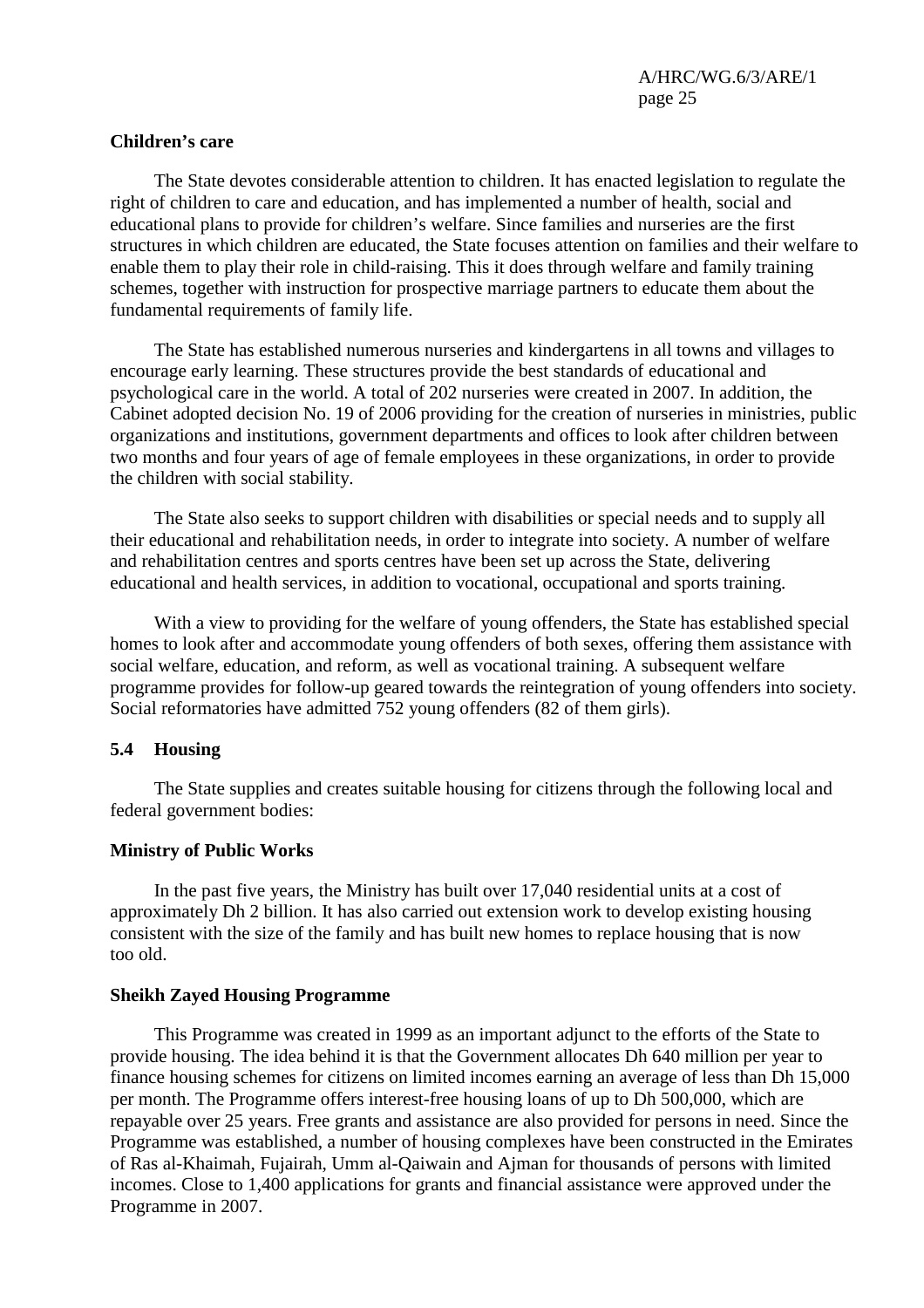### **Abu Dhabi Housing Loans Authority**

 In 2006, the Abu Dhabi Government launched a new, contemporary vision of public housing for citizens, based on the concept of integrated housing complexes as an alternative to popular housing. The idea was to construct 18,000 residential units in the Emirate of Abu Dhabi at a cost of close to Dh 33 billion. The Land and Housing Allocation Commission prioritized applications for housing from older persons, large families with low incomes, persons considered humanitarian cases and widows. In 2006, 665 homes and 7,210 plots of land were distributed to citizens in Abu Dhabi, Al-Ayn and the western region. The executive board approved the largest instalment of housing loans, in the amount of Dh 4 billion, to finance the twelfth round of applications received by the Loans Authority.

### **Mohammed Bin Rashed Housing Foundation**

 The Mohammed Bin Rashed Housing Foundation was established in 2005, with capital of Dh 12 billion, to replace the Private Housing Funding Programme established in 1993. The Foundation owns, leases and rents land, real estate and buildings and manages financial transactions involving housing loans or contracts with financial and banking institutions and also designs and creates residential units. The Foundation disburses 1,800 loans per year at a value of Dh 350 million.

### **Sharjah Public Works Department**

 In 2006, the cornerstone was laid for the creation of three new housing districts in the city and suburbs of Sharjah, at a total cost of Dh 2 billion. The Department is in the process of implementing construction projects for 700 public housing units in the central and eastern regions, at a cost of Dh 420 million.

### **5.5 Development projects for remote areas**

 The State has carried out several crucially important projects to develop remote areas. In pursuance of that objective, His Highness the President of the Federation issued instructions in June 2005 for the establishment of a committee to study the needs of remote areas in the State in terms of infrastructure services to improve living and social standards among the inhabitants of these areas. That committee was then tasked with overseeing projects to develop these areas, and its plan of action provided for the implementation of road-building projects, the construction of buildings and the creation of health services and centres, schools, kindergartens and housing for the inhabitants of these areas, in addition to maintenance of some of these structures, the construction of hospitals fitted out with the most up-to-date equipment and instruments and the construction of civil defence centres and police stations. The purpose behind this initiative is to provide the inhabitants with everything that they need for their comfort and safety.

# **5.6 Marriage Fund**

 The Marriage Fund was established under Federal Act No. 47 of 1992. Its purpose is to: encourage marriage among citizens; offer financial grants to citizens with limited resources to help them to defray the costs of marriage; help to create family stability in society; and conduct cultural, social and behavioural awareness campaigns. The Fund offers grants of not less than Dh 60,000 for eligible young persons in the Emirates.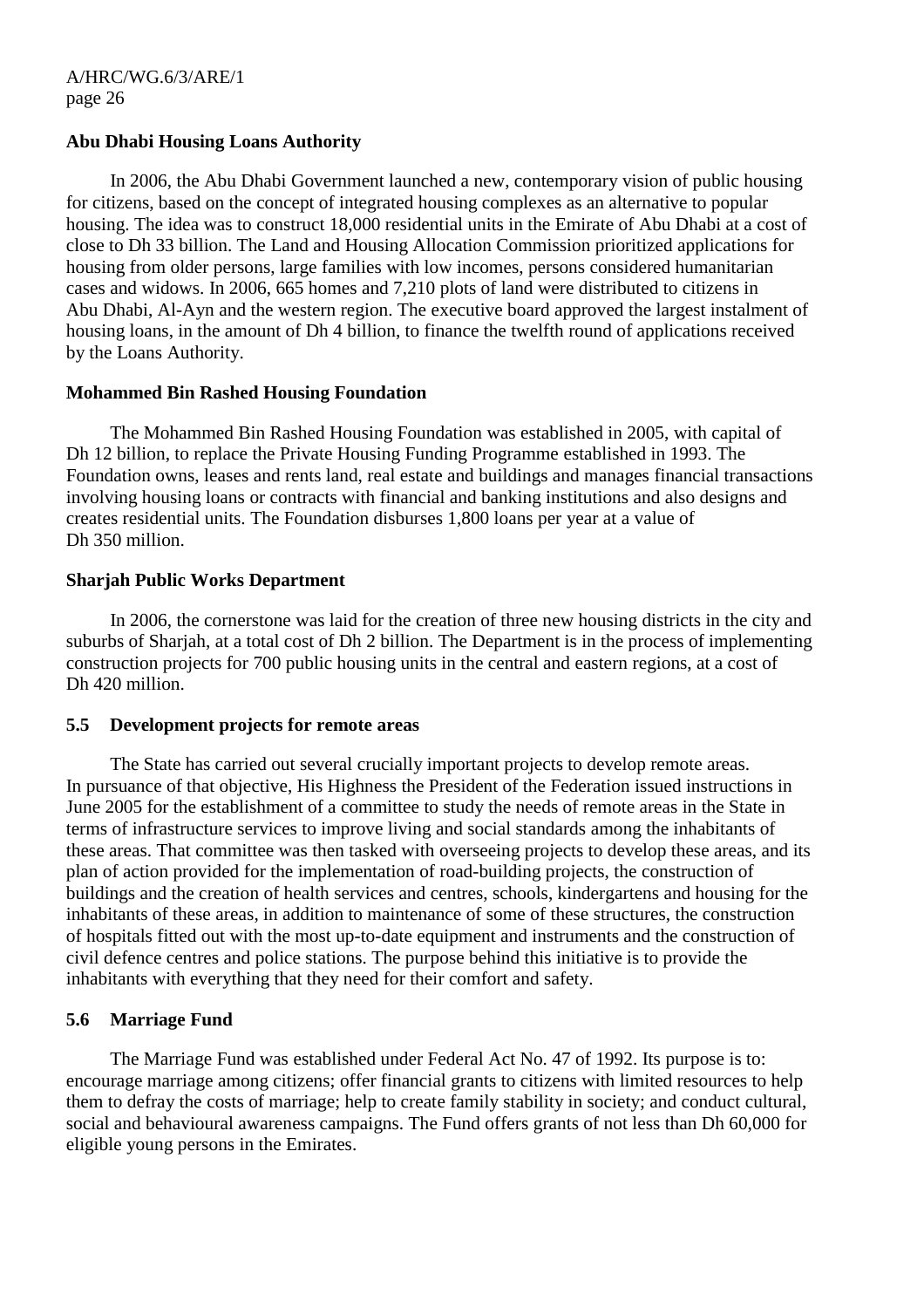#### **5.7 Dissemination of a human rights culture**

 The United Arab Emirates understands that human rights education and the dissemination of human rights concepts constitutes a fundamental human right. The Ministry of Education has therefore established a system to bring together different human rights concepts and has drawn up a document on human rights education for students in grades 1 to 12, to be taught through core subjects.

 Similarily, the academic curricula of law faculties and police academies include two hours for human rights instruction to familiarize students with: the nature of human rights; the international and regional human rights regime; collective rights; the rights of prisoners; human rights in the Emirates; the role of the police in human rights; policing that takes account of human rights and fundamental freedoms; and the teaching of international humanitarian law. The State attaches considerable importance to the initial and ongoing training of members of the federal and local judiciary. It set up a federal judicial training and studies institute which has local counterparts in Abu Dhabi and Dubai. Their curricula include the study of human rights conventions and treaties, the procedures of international human rights organizations and international resolutions of relevance in this domain. In addition, numerous campaigns, publications and seminars are organized, and legal periodicals are published by State institutions and civil associations, in order to promote a human rights culture.

#### **Conclusion**

 The observance of human rights and fundamental freedoms is a strategic option which the Emirates embraced for compelling reasons, in order to avoid being cut off from the global mainstream. That option was confirmed by the inclusion in the heart of the Emirates' Constitution and legislation of the principles underpinning human rights and fundamental freedoms. From here, the path to progress, growth and stability for the State lay in an effective commitment to the protection of human rights and guarantees of fundamental freedoms. The Emirates has determined that it will continue its efforts to preserve the gains made in the area of human rights and to make continuous improvements in keeping with international best practices in this domain. There is no doubt that the Emirates, like other States in general and in the region in particular, has to contend with a set of challenges and difficulties which it is attempting to tackle in order to promote human rights. These challenges are the following:

- The creation of additional mechanisms to protect human rights, keep pace with national and international developments and update laws and regulations
- The expectations of the State with regard to national capacity-building and the deepening and intensification of education for the protection of human rights and fundamental freedoms. Through a national plan, the State endeavours to deal with the effects of the development boom which requires intensive utilization of temporary foreign labour. The State, in cooperation with international bodies that deal with labour, constantly strives to develop the best methods and practices to improve the situation of workers in the State
- In addition, efforts are being made to regulate relations between employers and workers in a framework that safeguards dignity and rights and is consistent with international standards, particularly with regard to ancillary or domestic workers